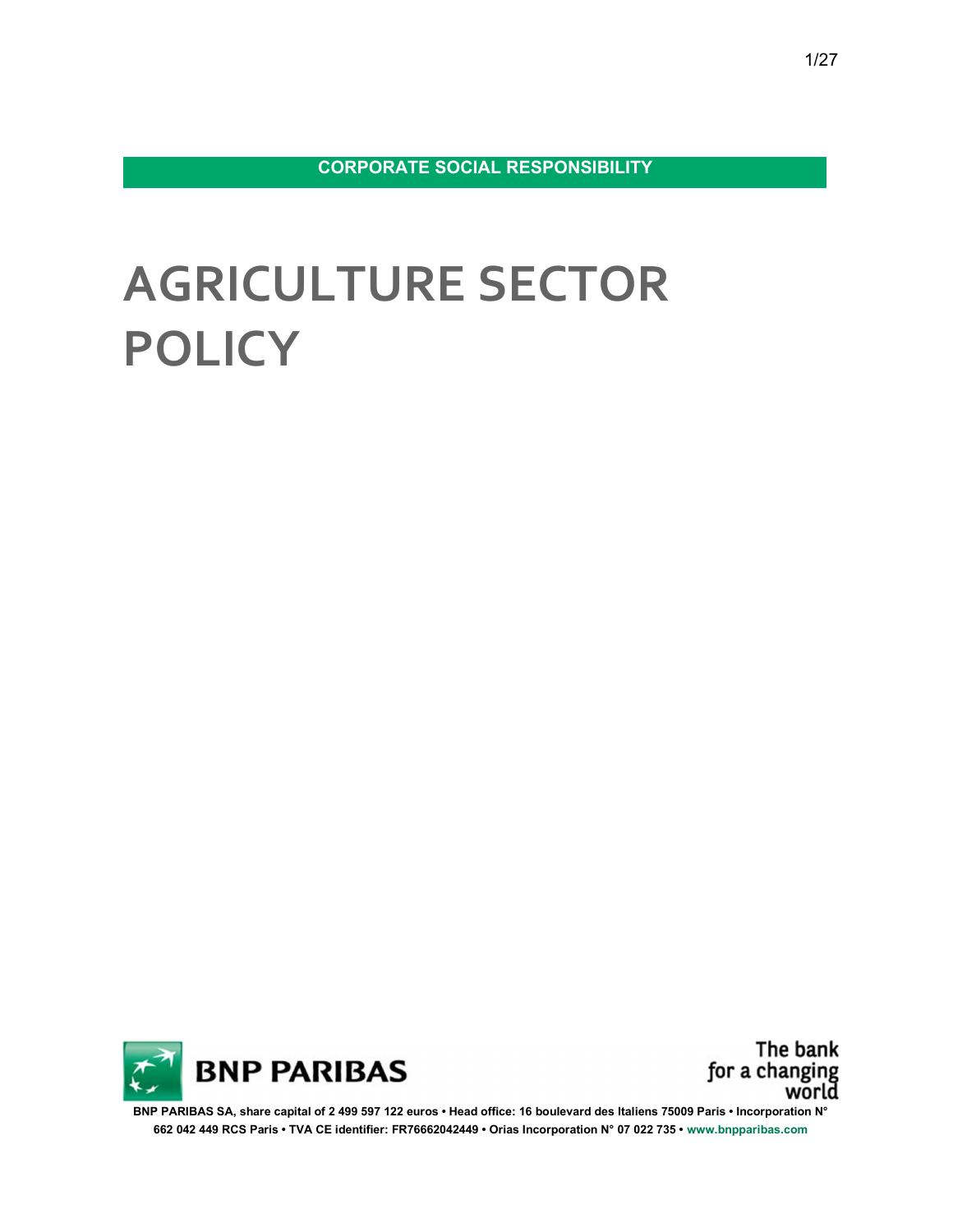## **Structure**

|                | Preamble                                                                                            | $\overline{\mathbf{3}}$ |
|----------------|-----------------------------------------------------------------------------------------------------|-------------------------|
|                | <b>Sector policy</b>                                                                                | 4                       |
| 1              | Objective                                                                                           | 4                       |
|                |                                                                                                     |                         |
| $\overline{2}$ | Scope                                                                                               | 4                       |
|                | 2.1Geography                                                                                        | 4                       |
|                | 2.2Definitions                                                                                      | 4                       |
|                | 2.3Activities                                                                                       | 4                       |
|                | 2.4Businesses                                                                                       | 5                       |
|                | 2.5BNP Paribas activities                                                                           | 5                       |
|                |                                                                                                     |                         |
| 3              | <b>Rules and standards</b>                                                                          | 6                       |
|                | 3.1 Agriculture Projects                                                                            | $\overline{7}$          |
|                | 3.2Agriculture companies                                                                            | 11                      |
|                | 3.3 Companies involved in activities related to soy and beef in the Brazilian Amazon and Cerrado 15 |                         |
|                | 3.4 Good industry practices                                                                         | 16                      |
|                | 3.5Specific position on Agriculture commodities                                                     | 17                      |
|                |                                                                                                     |                         |
| $\overline{4}$ | Group-level implementation mechanisms                                                               | 18                      |
|                | 4.1 Financial Products and Services                                                                 | 18                      |
|                | 4.2Asset management                                                                                 | 18                      |
|                |                                                                                                     |                         |
| 5              | Policy disclosure and follow-up                                                                     | 19                      |
| 6              | <b>Disclaimers</b>                                                                                  | 19                      |
| $\overline{7}$ | Glossary                                                                                            | 20                      |
| 8              | <b>Sectorial Standards and Certifications</b>                                                       | 26                      |

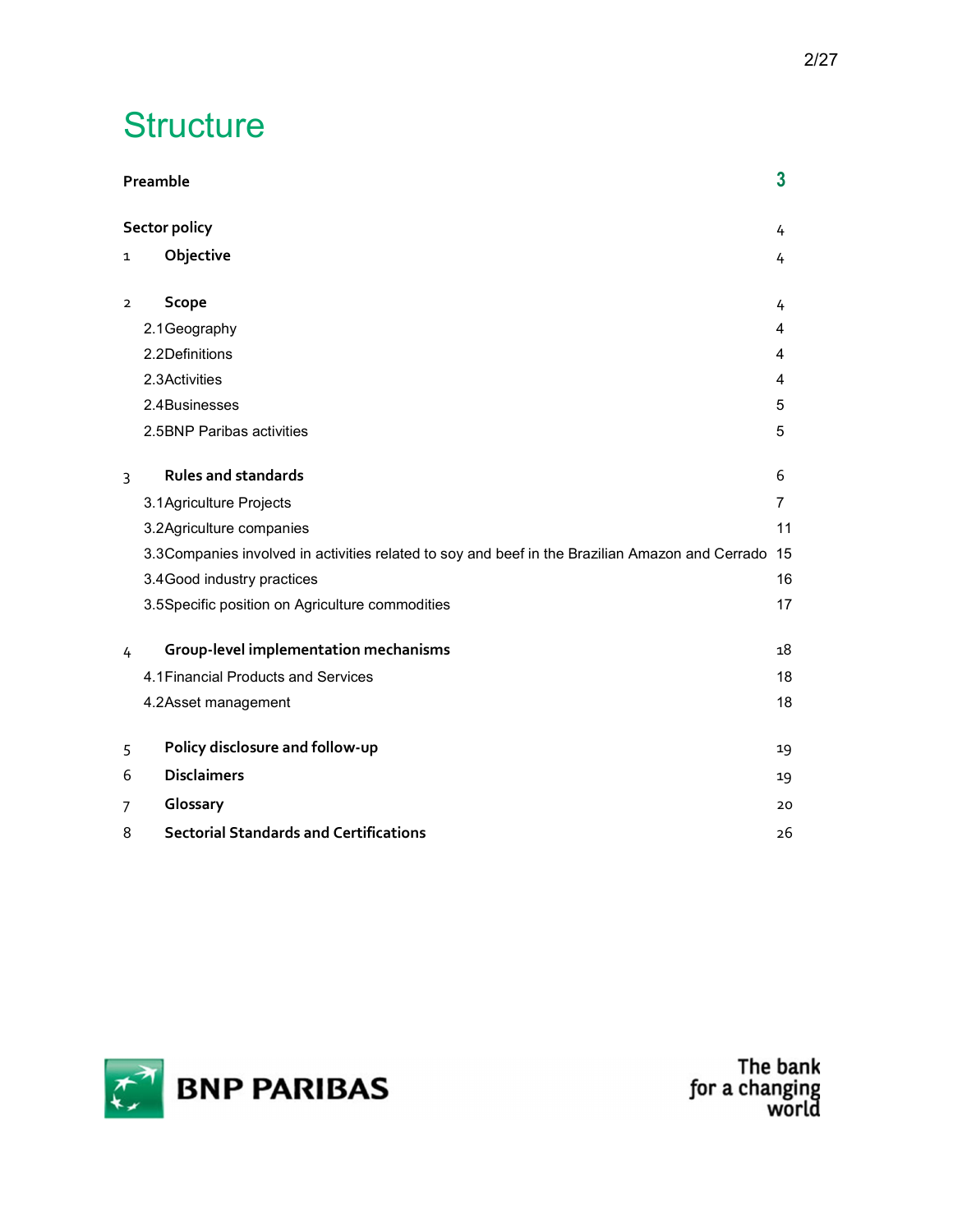## Preamble

As part of its commitment to corporate social responsibility, BNP Paribas has developed a policy regarding its investment and financing activities for the agriculture sector.

Agriculture is a major source of income and provides a livelihood to millions of people in both developed and developing countries. According to the FAO, the majority of the 600 million farms that exist in the world are small, those of less than 1 hectare representing 70% of all farms but covering only 7% of the total area of agricultural land. Investing in agriculture is one of the most effective strategies for reducing hunger.

However, the impact of agriculture on land use is significant, with IPBES estimating that 33% of the world's land surface is devoted to cultivation or livestock and that only 29% of farms are implementing sustainable agricultural production practices worldwide, accounting for 9% of all agricultural land. Moreover, in its latest study, the organization observes that 23% of land has experienced a reduction in productivity due to soil degradation since 1970 and that more than 75% of the world's food crop types depend on pollination by animals. This is an example of the importance of protecting biodiversity in ecosystem services, including forests.

Production standards are continuously improving and it is therefore possible to respond to these environmental and social challenges by adopting a strategy based mainly on best available agricultural practices.

BNP Paribas is committed to support the real economy and therefore provides extensive financial products and services to the agriculture sector especially to companies, large or small, showing a high level of responsibility and committed to feed the people with products respectful of the environment and biodiversity.

The following sector policy reflects BNP Paribas' commitment to support the development of sustainable practices taking into consideration the key issues mentioned above.

This policy comes in addition to existing agriculture related documents published by BNP Paribas as part of its commitment to corporate social responsibility: two policies concerning Palm oil & Wood Pulp, and a public disclosure concerning "Goods and activities on exclusion list<sup>"</sup>.

BNP Paribas is convinced that responsible companies and sustainability practices should be supported. Such support can bring long-term benefits to its customers and to the society at large.

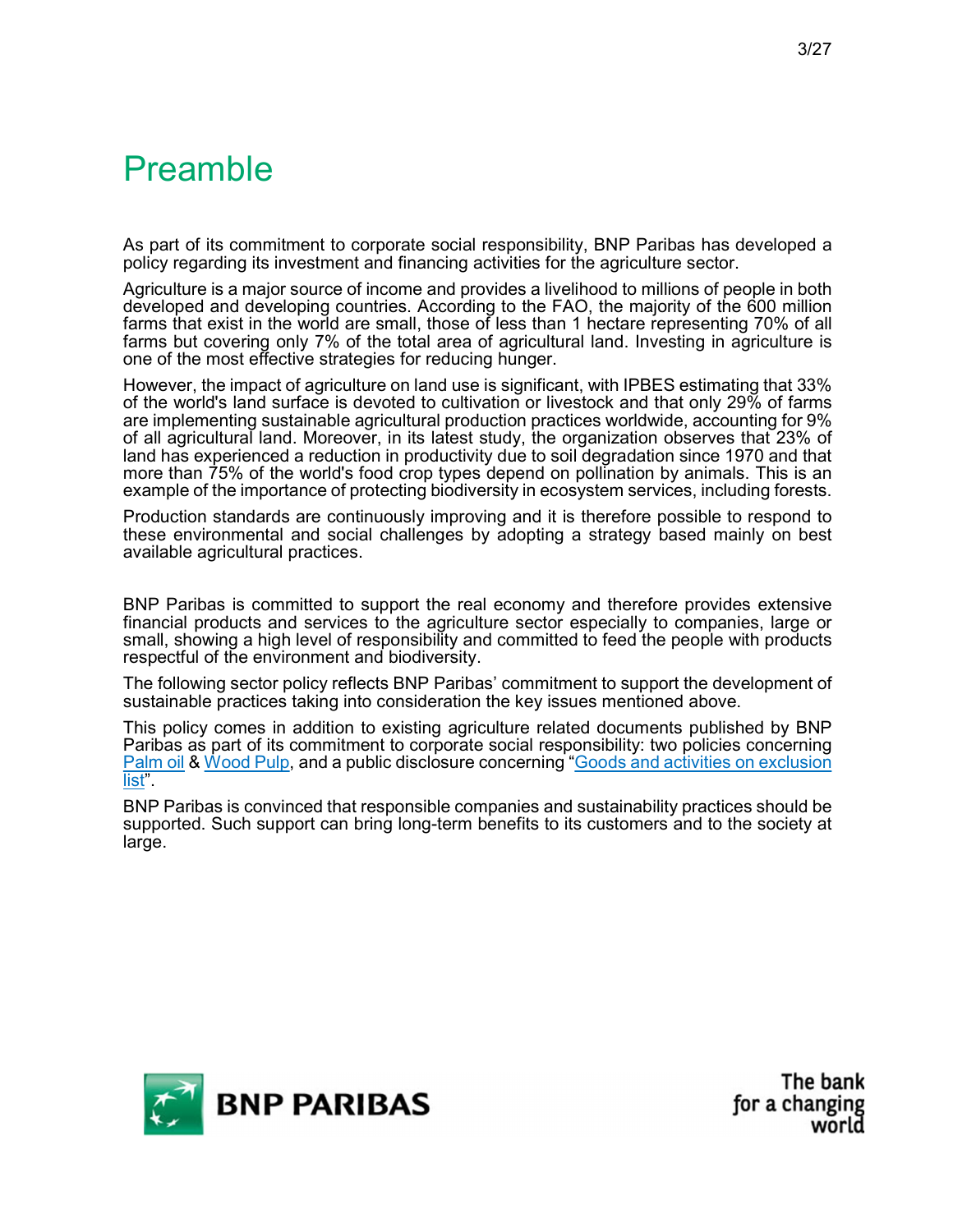## Sector policy

## 1 Objective

This policy defines a set of rules regarding the management of financial products and services provided by BNP Paribas' entities. The objective of this policy is to address some major environmental, social and governance issues of the agriculture sectors and to establish guidelines to conduct business in a responsible manner.

## 2 Scope

### 2.1 Geography

Worldwide.

## 2.2 Definitions

Agriculture is the science or practice of farming, including cultivation of the soil for the growing of crops and the rearing of animals to provide food and non-food products.

Agricultural products refer to products issued from the cultivation of the soil (culture), the forest management (forestry) and from farm animals rearing.

Agricultural products can be food related (grains, vegetables, fruits, honey, meat, eggs, milk…) or non-food related (cotton, rubber, wool, timber…).

Agricultural commodities refer to agricultural, horticultural, viticultural, and dairy products; livestock and the products of livestock; the products of poultry and bee raising; the products of forestry; and other commodities that are exchanged on a derivatives market.

### 2.3 Activities

Agriculture activities covered in this policy are production of seeds/grains, farming, origination & collection operations and/or primary processing of agricultural products as defined below:

Production of seeds/grains covers the selection and multiplication of seeds/grains for the purpose of distribution, storage or sale;

Farming covers the cultivation of soil, production of crops and raising of livestock and poultry (breeding, feeding, and general care) and forest management (forestry);

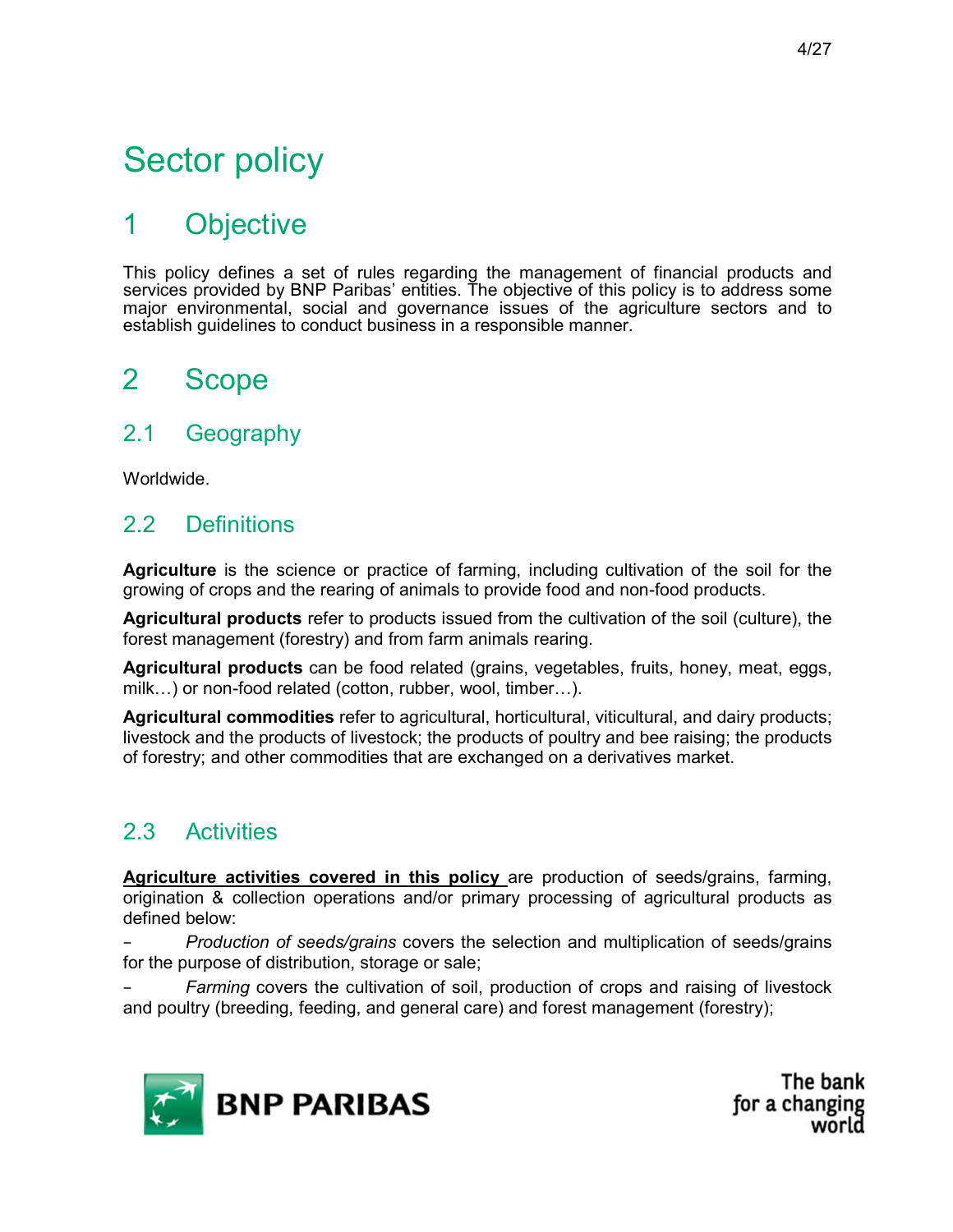Origination & Collection operations cover the sourcing, the transport and storage logistics of agricultural products from where they are produced to a point where they are stored or undergo primary transformation. This includes activities of Physical agricultural products merchants and traders;

*Primary processing* is the first transformation of raw agricultural products (e.g. oil crushing, cocoa grinding, sugar extraction, milk drying and slaughtering).

#### Agriculture activities not covered in this policy:

Manufacturers or distributors of agricultural machinery, pesticides and fertilizers;

Manufacturers of processed food and beverage (secondary or further processed products, packaged food)

- Retailers of food and beverage;
- Fish, seafood and aquatic products;

Palm oil and wood pulp related activities (please refer to their dedicated sector policies).

### 2.4 Businesses

#### This policy covers:

− Agriculture projects (defined hereunder as "Projects"): new and/or significant expansion of existing agriculture related activities (production of seeds, farming, origination & collection operations and/or primary processing);

− Agriculture companies (defined hereunder as "Companies"): companies for which agriculture-related activities (production of seeds, farming, origination & collection operations and/or primary processing) represent a significant part of their overall activities;

− Activities of financial intermediaries (including traders) that do not take possession of a physical commodity are covered in section 3.5.1.

## 2.5 BNP Paribas activities

Entities of BNP Paribas Group: this policy applies to all branches, subsidiaries and joint ventures in which BNP Paribas has the operational control. If BNP Paribas establishes new joint ventures in which it has a minority stake, it will strive to include these standards as part of the joint venture agreement.

**Financial products & services:** this policy applies to all advisory and financing activities provided by BNP Paribas (lending, debt and equity capital markets, guarantees and advisory work, etc.). It covers all new clients and transactions. Agreements with agriculture companies that predate this policy will be reviewed accordingly upon their renewal or as they are due for review. However, this policy does not apply to activities of professional equipment leasing or securities custody.

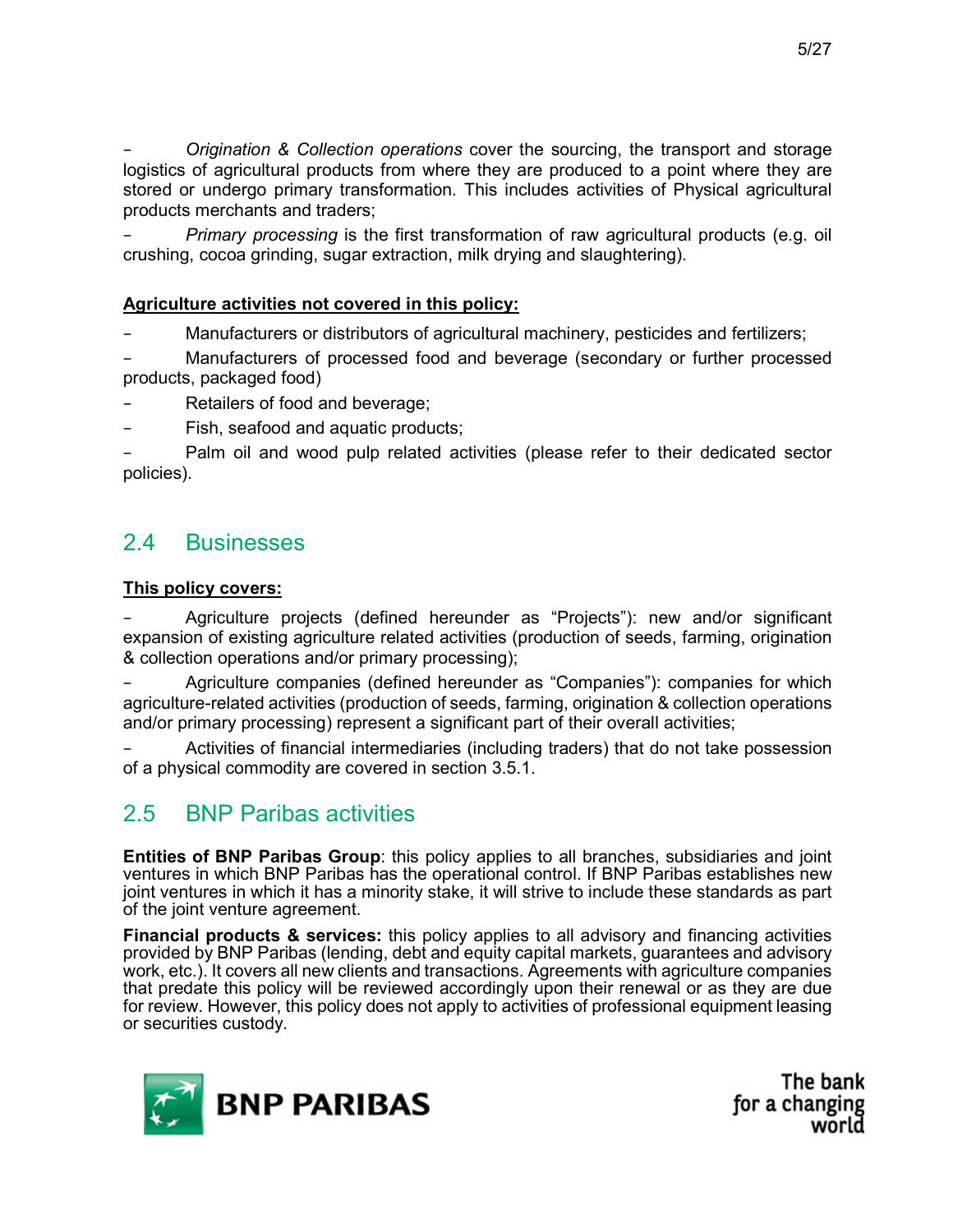## 3 Rules and standards

BNP Paribas expects agriculture companies to comply with local laws and with licensing agreements as well as with international conventions ratified by the countries in which they are registered and/or operate.

As part of its internal compliance process, BNP Paribas implements strengthened control measures on clients and transactions to identify, *inter alia*, governance risks (including corruption).

In addition to the compliance with these regulations and standards, this policy sets specific criteria to be met by agriculture projects and companies.

The policy applies to agriculture projects and companies as defined in section 2. Depending on their size, agriculture projects / companies will be assessed with a different number of criteria. Larger projects / companies will be assessed on all the criteria listed in the policy while small projects / companies will be exempted from some specific criteria, marked with an asterisk in the text.

Criteria are split into mandatory requirements and evaluation criteria.

**Mandatory requirements** are to be understood as sine qua non: those have to be met without exception before BNP Paribas considers providing financial products and services to agriculture projects or companies.

In addition to these mandatory requirements, **evaluation criteria** have been identified to initiate a dialogue with its clients and assess their level of commitment to implement sustainable practices.

BNP Paribas also reserves its right to request additional information or decline its involvement even if the mandatory requirements are met.

BNP Paribas has adopted the Equator Principles (EPs), a financial industry benchmark for determining, assessing and managing environmental and social risks in projects. In addition to mandatory requirements and evaluation criteria set by this Policy, BNP Paribas will thus also apply the EPs to lending and advisory mandates related to agriculture projects, in line with the EPs application scope detailed in the official text.

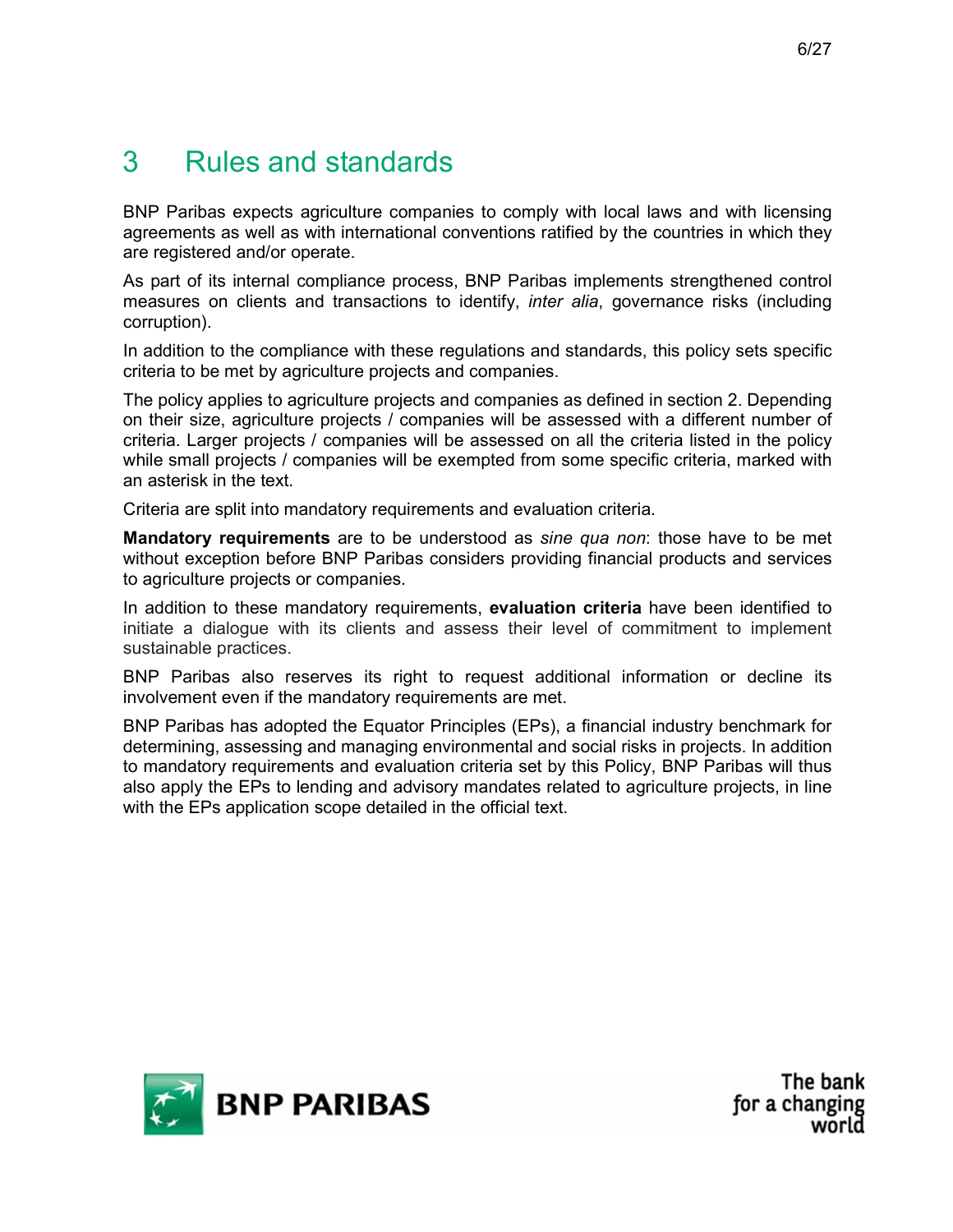## 3.1 Agriculture Projects

#### 3.1.1 Mandatory requirements

#### 3.1.1.1 Requirements for all agriculture projects

BNP Paribas will only provide financial products or services to Agriculture projects which have a water management plan.\*<sup>1</sup>

#### **Biodiversity**

- − Are not located on:
	- UNESCO World Heritage Sites
	- Wetlands on the Ramsar list
	- Alliance for Zero Extinction sites
	- IUCN Category I-IV areas
	- Peat lands

Do not involve the trade of any plant or animal species or products governed by the Convention on International Trade in Endangered Species of Wild Fauna or Flora (CITES) not authorized by a CITES permit.

#### Working Conditions & Human rights

Do not use child or forced labor<sup>2</sup>:

Have a grievance mechanism in place through which workers concerns can be raised and addressed;

Respect the right of workers to organize in a trade union or ensure workers' interest and voice are heard within the company<sup>3</sup>;

− Do not discriminate against employees and applicant for employment<sup>4</sup>.<br>Moreover:

Have a Human Resources policy or a Code of Conduct.

#### Health & Safety\*

Have a health and safety management plan.

<sup>(1949)</sup>  4 ILO Convention C100 Equal Remuneration (1951) and C111 Discrimination (Employment and Occupation) (1958)



The bank for a changing

 $<sup>1</sup>$  (\*) for large projects only</sup>

<sup>2</sup> International Labor Organization (ILO) Conventions C138 Minimum Age (1973), C182 Worst Forms of Child Labor (1999), and C29 Forced Labor (1930) <sup>3</sup> ILO Convention C087 Freedom of Association and Protection of the Right to Organize (1948) and C098 Right to Organize and Collective Bargaining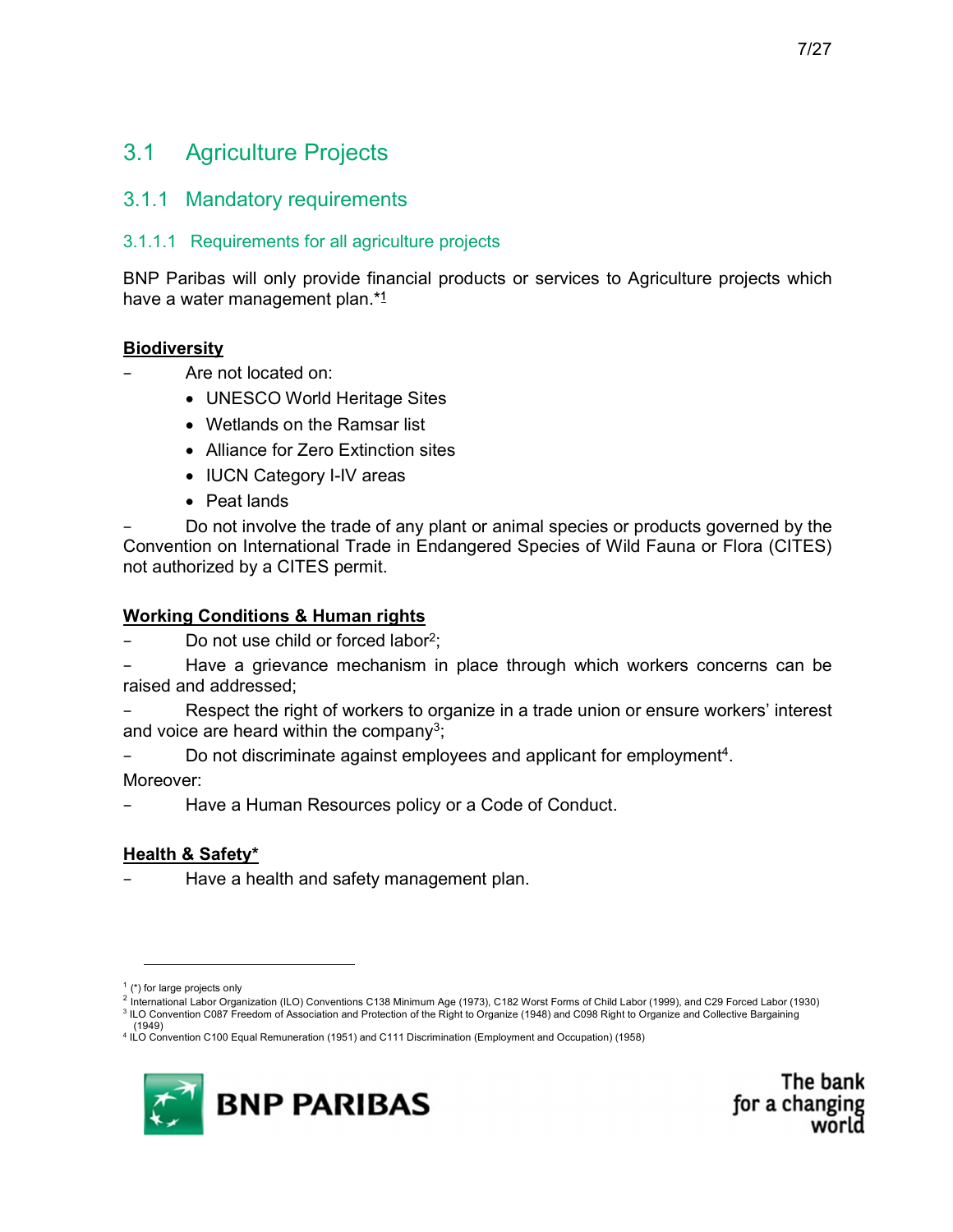#### Land tenure and local communities rights\*

− Have a policy in place to obtain the Free, Prior and Informed Consent (FPIC) of the local communities and have a grievance mechanism in place through which local communities' concerns can be raised and addressed;

Do not engage in Land grabbing practices.

#### Food Safety and traceability

Have a policy on food safety and traceability covering their suppliers and their own operations.

#### Additional requirements for Farming projects

In addition to the requirements applying to all agriculture projects, BNP Paribas will only provide financial products or services to farming projects that:

#### **Biodiversity**

Conduct a High Conservation Value HCV assessment or equivalent before developing a project, especially on Key Biodiversity Areas;

− For projects located in High Conservation Value Forest (HCVF): do not adversely impact HCVF areas, in a manner that would result in the irremediable loss of one or more of the six High Conservation Values;

For projects located in High Conservation Value (HCV) areas: do not adversely impact HCV areas, in a manner that would result in the irremediable loss of one or more of the six High Conservation Values.\*

#### Agrochemicals

Do not use the following products, except in exceptional cases:

- Substances that have been banned under the Stockholm Convention on Persistent Organic Pollutants (POP);
- Substances listed in Annex III of the Rotterdam Convention;
- Pesticides categorized as WHO Class 1A or 1B;
- − Have a policy to minimize the use of pesticides and fertilizers (incl. Paraquat).

#### Additional requirements for Projects related to livestock or poultry

In addition to the requirements applying to all agriculture projects, BNP Paribas will only provide financial products or services to livestock or poultry projects that comply with or plan to achieve compliance with the IFC's Good Practice Note on Improving Animal Welfare in Livestock Operations.

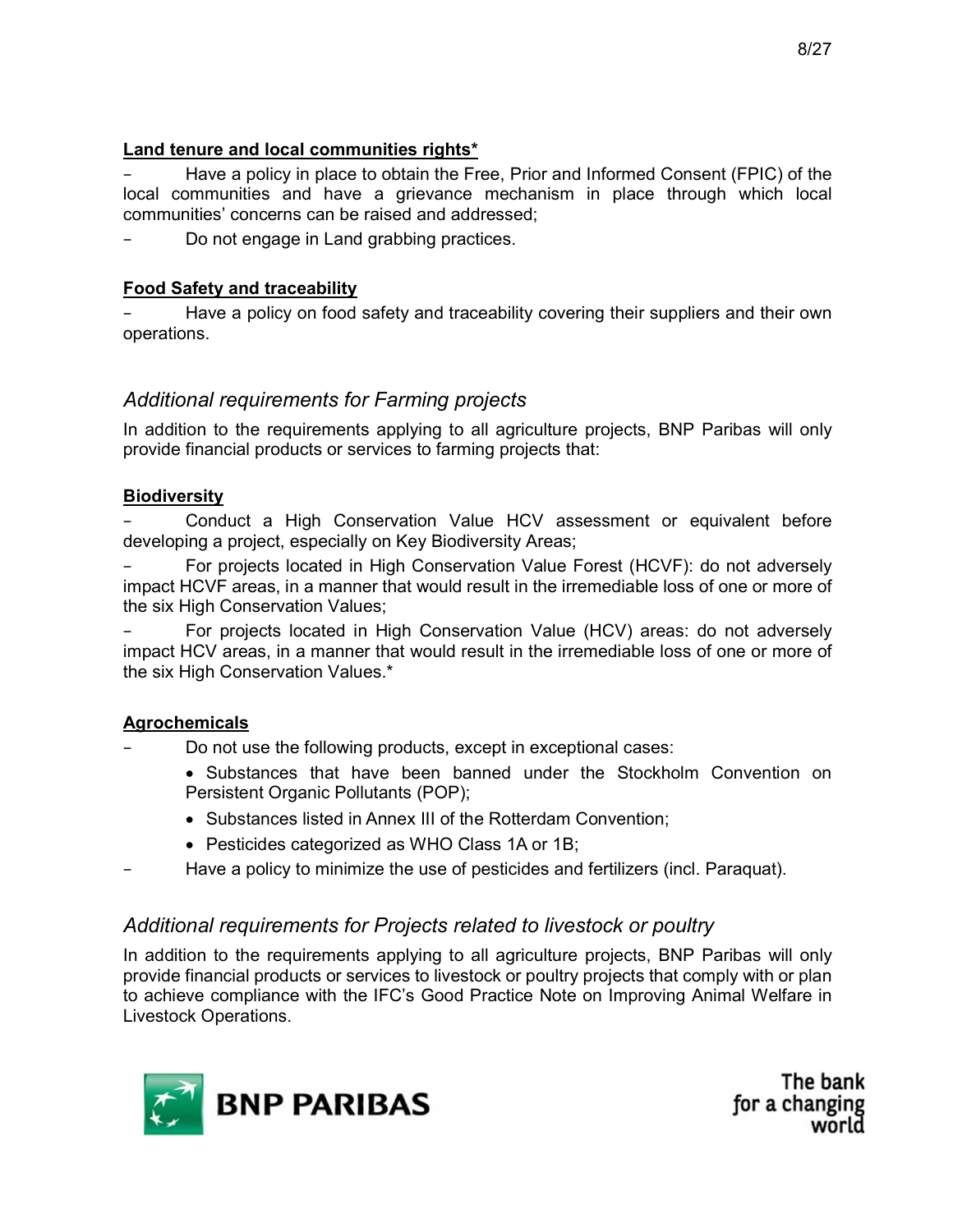### 3.1.2 Evaluation criteria

BNP Paribas will also carry out an analysis of the proposed agriculture project. The following evaluation criteria will be considered as key areas of due diligence. BNP Paribas will therefore determine whether Agriculture projects:

#### 3.1.2.1 Criteria for all agriculture projects

#### General Environmental Management

− Have obtained or plan to obtain ISO 14001 or equivalent certification\*;

Put in place measures to monitor and reduce Greenhouse Gas (GHG) emissions including  $CO<sub>2</sub>$  (carbon dioxide) and  $CH<sub>4</sub>$  (methane), energy consumption, waste generation and disposal and to ensure soil integrity.\*

#### Working conditions and human rights\*

− Provide workers training program on environmental risks and social issues.

#### Health and safety

Have obtained or plan to obtain OHSAS 18001 or equivalent certification\*;

Have a health & safety management plan which includes measures to avoid and reduce hazards.

#### Global food security\*

− Minimize food wastage during harvesting, storage and transport.

#### Food safety and traceability

Have obtained or plan to obtain ISO 22000 certification (which is based on HACCP Principles), or equivalent food safety management certification\*.

#### Additional criteria for Farming projects

In addition to the criteria applying to all agriculture projects, BNP Paribas will determine whether the farming projects:

#### General Environmental Management

Take measures to minimize water use (e.g. for irrigation) and monitor impacts on water availability for other users, particularly in water stressed areas;

- Put in place measures to avoid soil salinization;
- Manage their effluents to minimize water pollution.

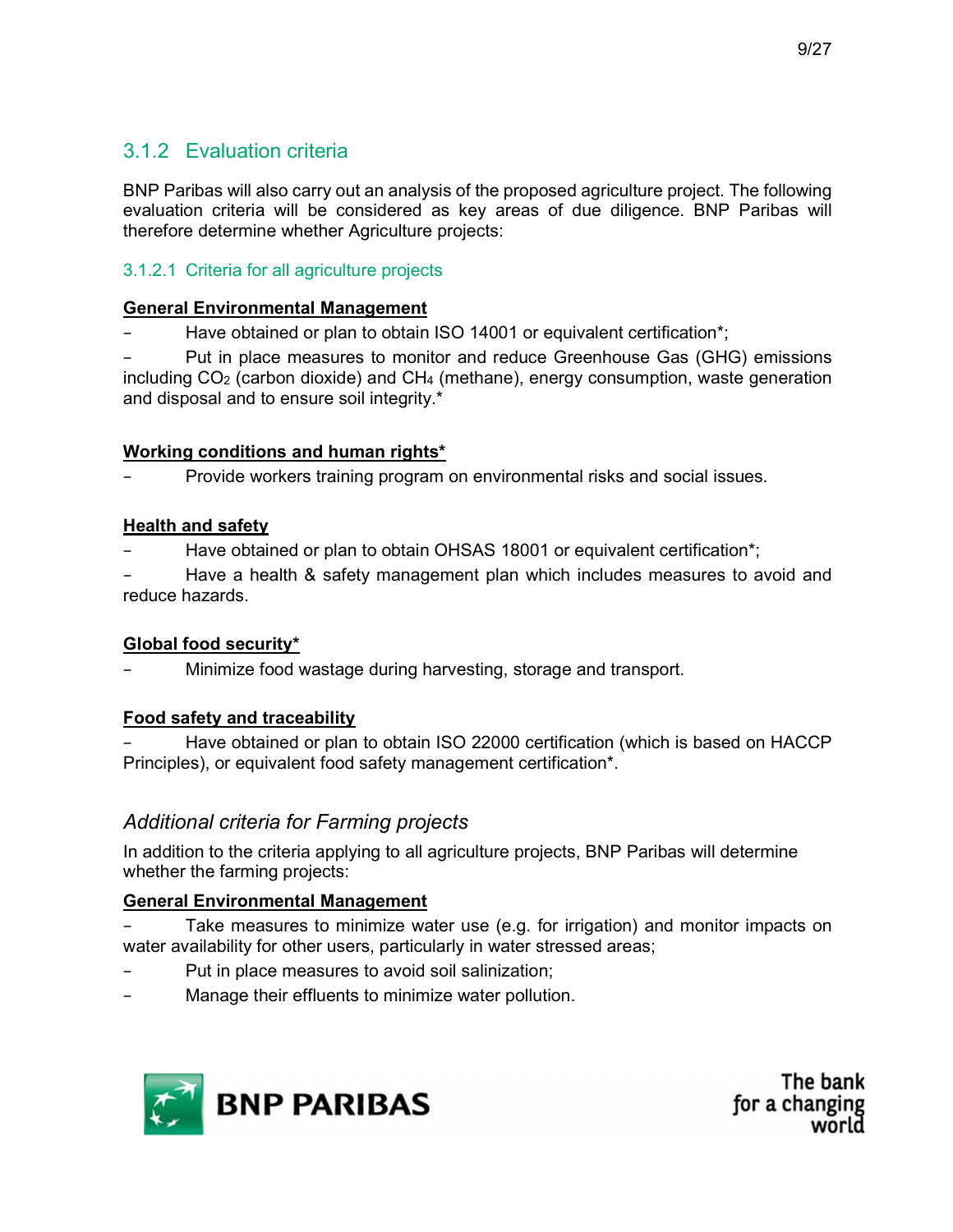Implement Polyculture systems to protect biodiversity;

Integrate High Carbon Stock (HCS) analysis when developing new farming projects, and work with the relevant experts in that field.\*

#### Soil Integrity\*

Put in place measures to maintain soil integrity and fertility.

#### **Agrochemicals**

− Implement an Integrated Pest Management Plan;

Do not use or plan to eliminate pesticides included in the SIN List from their operations.

#### Global food security\*

− Avoid and minimize the potential adverse impacts on local subsistence agriculture when developing a new farming project (by the introduction of new crops or the replacement of existing local crops, for biofuel production or any other type of non-subsistence farming activity).

#### Additional criteria for Projects related to livestock and poultry

In addition to the criteria applying to all agriculture projects, BNP Paribas will determine whether the livestock and poultry projects implement the "Business Benchmark on Farm Animal Welfare" recommended policies and management systems<sup>5</sup>.

It is also recognized that cage housing conditions is an important issue in terms of animal fair treatment, in particular in the chicken value chain, the most consumed meat globally. We also encourage our clients to:

Consider projects including cage-free infrastructures for broilers and laying hens by 2025;

- Implement the Responsible Minimum Standards of the FARMS Initiative, in particular limiting all farming projects related to chicken (broilers and laying hens) to respect a maximum stocking density of 30 kg/m<sup>2</sup>.



The bank for a changing

<sup>5</sup> detailed description can be found at www.bbfaw.com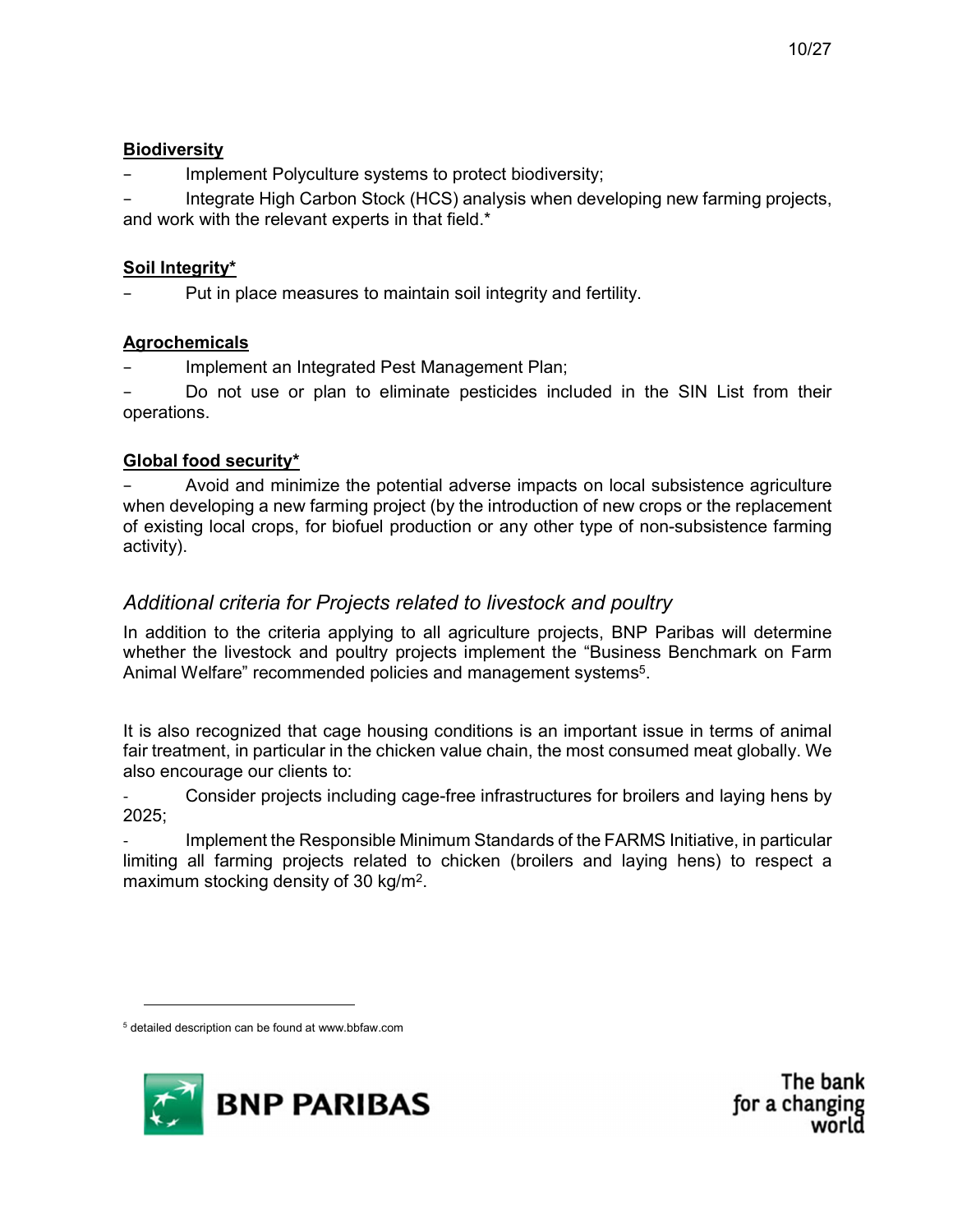## 3.2 Agriculture companies

#### 3.2.1 Mandatory requirements

BNP Paribas will only provide financial products or services to agriculture companies which:

#### 3.2.1.1 All agriculture companies

#### General environmental management\*<sup>6</sup>

Have a water Management Plan and disclose water consumption.

#### **Biodiversity**

Are not involved in the trade of any plant or animal species or products governed by the Convention on International Trade in Endangered Species of Wild Fauna or Flora (CITES) not authorized by a CITES permit.

#### Working conditions and human rights

Do not use child or forced labor<sup>7</sup>;

− Have a grievance mechanism in place through which workers' concerns can be raised and addressed;

Respect the right of workers to organize in a trade union or ensure workers' interest and voice can be heard within the company;<sup>8</sup>

− Do not discriminate against employees and applicant for employment.<sup>9</sup><br>Moreover:

Have a Human Resources policy or a Code of Conduct.

#### Health & Safety

Have a policy in place to protect worker's health and safety conditions and disclose health and safety track record.

#### Land tenure and local communities rights\*

− Have a policy in place to obtain the Free, Prior and Informed Consent (FPIC) of the local communities impacted by new agriculture projects and have a grievance mechanism in place through which local communities' concerns can be raised and addressed;

Do not engage in Land grabbing practices.

<sup>&</sup>lt;sup>9</sup> ILO Conventions C100 Equal Remuneration (1951) and C111 Discrimination (employment and occupation) (1958)



The bank for a changing

 $<sup>6</sup>$  (\*) for large companies only</sup>

<sup>7</sup> ILO conventions C138 Minimum Age (1973); C182 Worst Forms of Child Labor (1999); C29 Forced Labor (1930)

<sup>&</sup>lt;sup>8</sup> ILO convention C087 Freedom of Association and Protection of the Right to Organize Convention (1948) and C098 Right to Organize and Collective Bargaining(1949)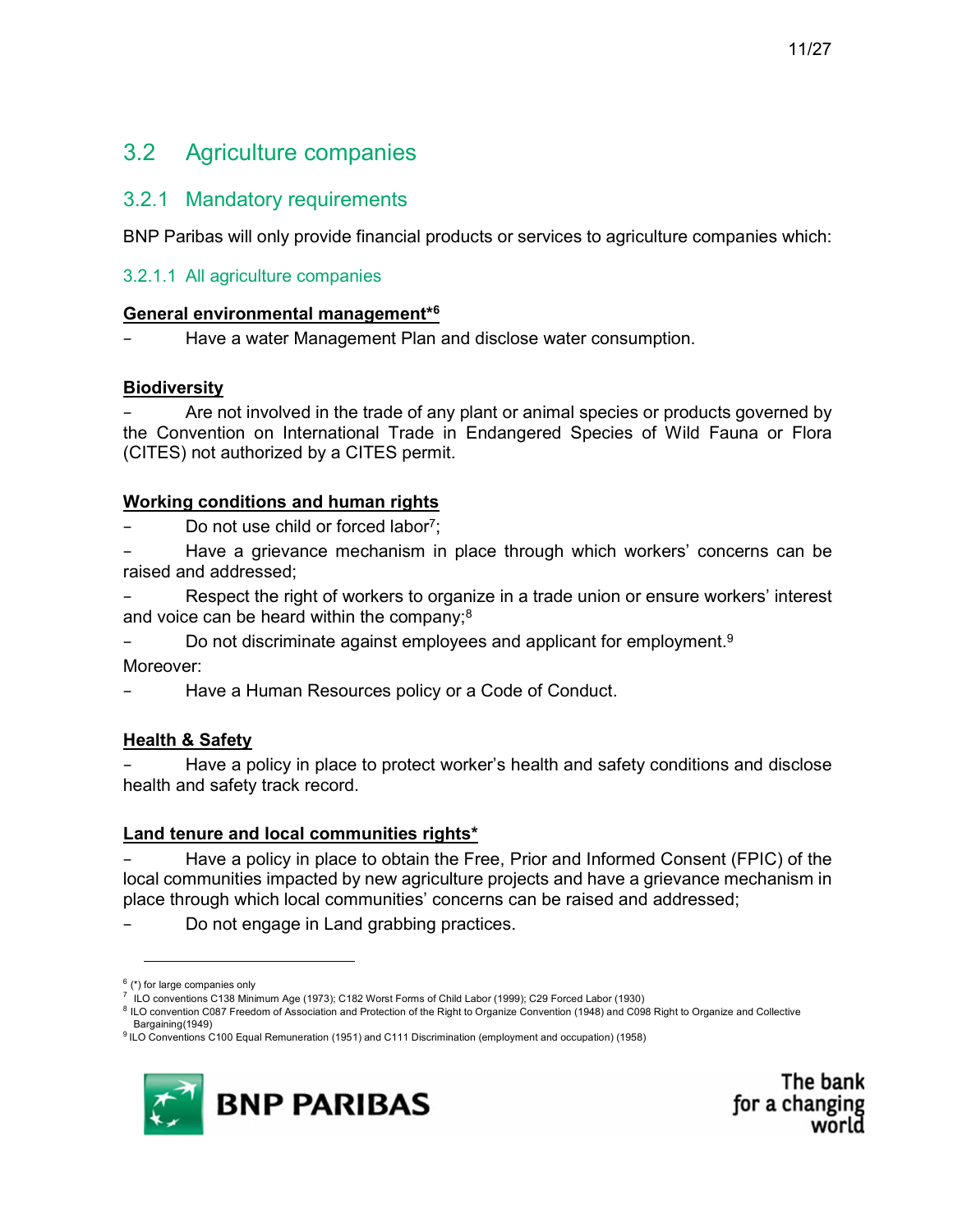#### Food Safety and traceability

Have a policy on food safety and traceability covering their sourcing and own operations.

#### Additional requirements for Farming activities

In addition to the requirement applying to all agriculture companies, BNP Paribas will only provide financial products or services to companies that:

#### Ecosystem and biodiversity

- Do not develop new farming projects in the following protected areas:
	- UNESCO World Heritage Sites
	- Wetlands on the Ramsar list
	- Alliance for Zero Extinction sites
	- IUCN Category I-IV areas
	- Peat lands

Conduct a High Conservation Value (HCV) assessment or equivalent prior to developing new farming projects, especially on Key Biodiversity Areas, and commit to not adversely impact HCV areas in a manner that would result in the irremediable loss of one or more of the six High Conservation Values.\*

#### **Agrochemicals**

- Do not use the following products, except in exceptional cases:
	- Substances that have been banned under the Stockholm Convention on Persistent Organic Pollutants (POP);
	- Substances listed in Annex III of the Rotterdam Convention;
	- Pesticides categorized as WHO Class 1A or 1B;
- − Have a policy to minimize the use of pesticides and fertilizers (incl. Paraquat).

#### 3.2.1.2 Physical agricultural products merchants and traders

BNP Paribas will only provide financial products or services to physical agricultural products merchants and traders which have a policy on food safety and traceability covering their sourcing and their own operations.

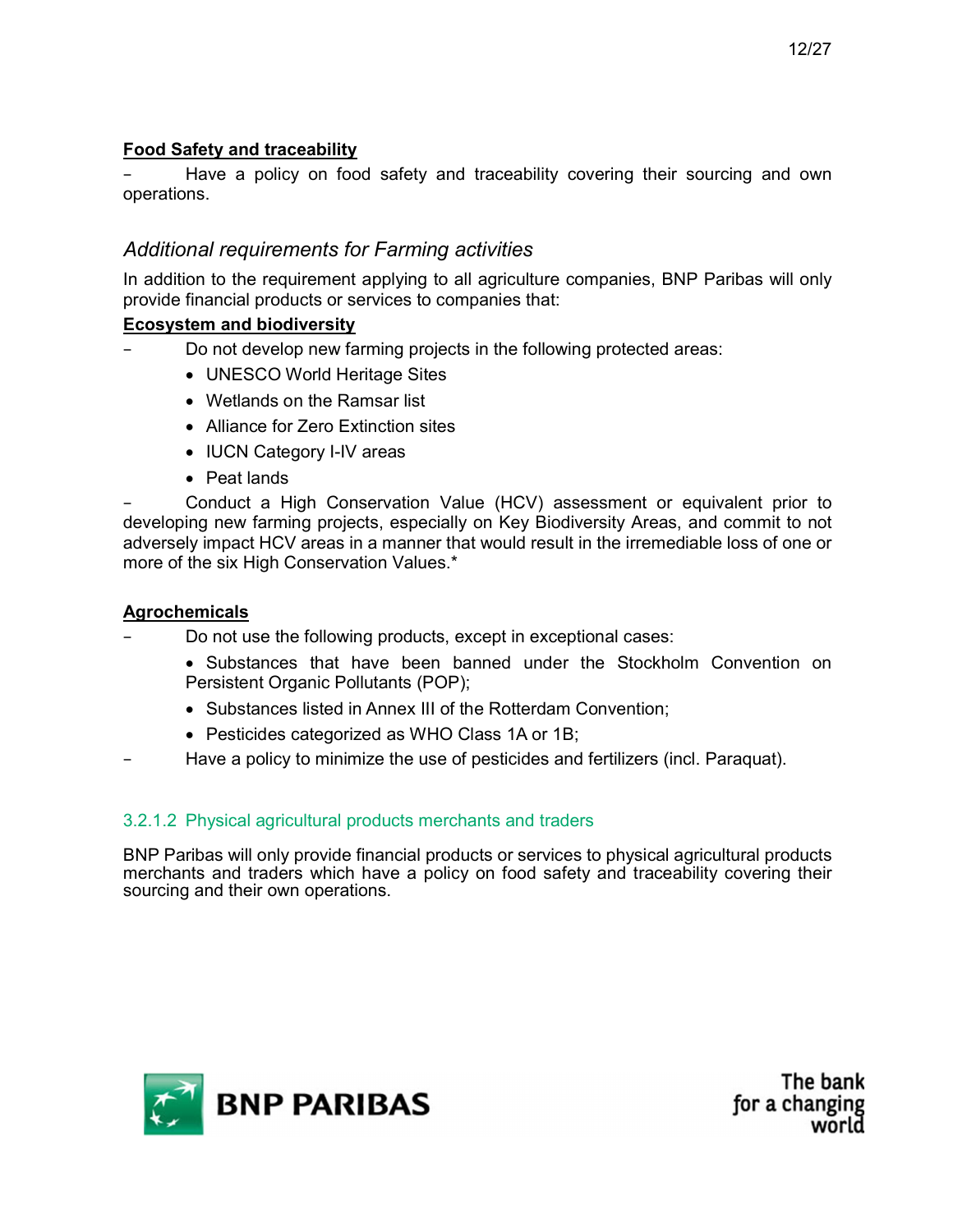### 3.2.2 Evaluation criteria

BNP Paribas will also carry out an analysis of the considered Agriculture companies. The following evaluation criteria will be considered as key areas of due diligence. BNP Paribas will therefore assess whether companies:

#### 3.2.2.1 Criteria for all agriculture companies

#### General environmental management

− Have obtained or plan to obtain ISO 14001 certification, or equivalent certification\*;

Put in place measures to monitor and reduce GHG emissions including CO<sub>2</sub> (carbon dioxide) and CH4 (methane), energy consumption, waste generation and disposal, and to ensure soil integrity;\*

Publish externally audited annual environmental and social reports;<sup>\*</sup>

Have been regularly and repeatedly criticized for their environmental, social and governance performance on material issues, and whether actions have been taken to address them;

− Engage in sustainable initiatives as listed in section 3.4.\*

#### Working conditions and human rights

- Have a policy in place covering maximum working hours;
- Provide workers training program on environmental risks and social issues.<sup>\*</sup>

#### Health and Safety

Have obtained or plan to obtain OHSAS 18001 certification or equivalent certification\*;

Have a health and safety policy which includes measures to avoid and reduce hazards, in particular through the training of workers.

#### Global food security\*

− Engage and cooperate with small-scale producers:

- Provide training on improved growing techniques and on health and safety issues including agrochemicals use;
- Agree on fair market practices, e.g. fair and transparent terms of trade, quality requirements, pricing structure and access to dispute resolution mechanisms.
- − Minimize food wastage during harvesting, storages and transport.

#### Food Safety and traceability

− Have or plan to obtain ISO 22 000 certification (which is based on HACCP Principles), or equivalent food safety management certification\*.

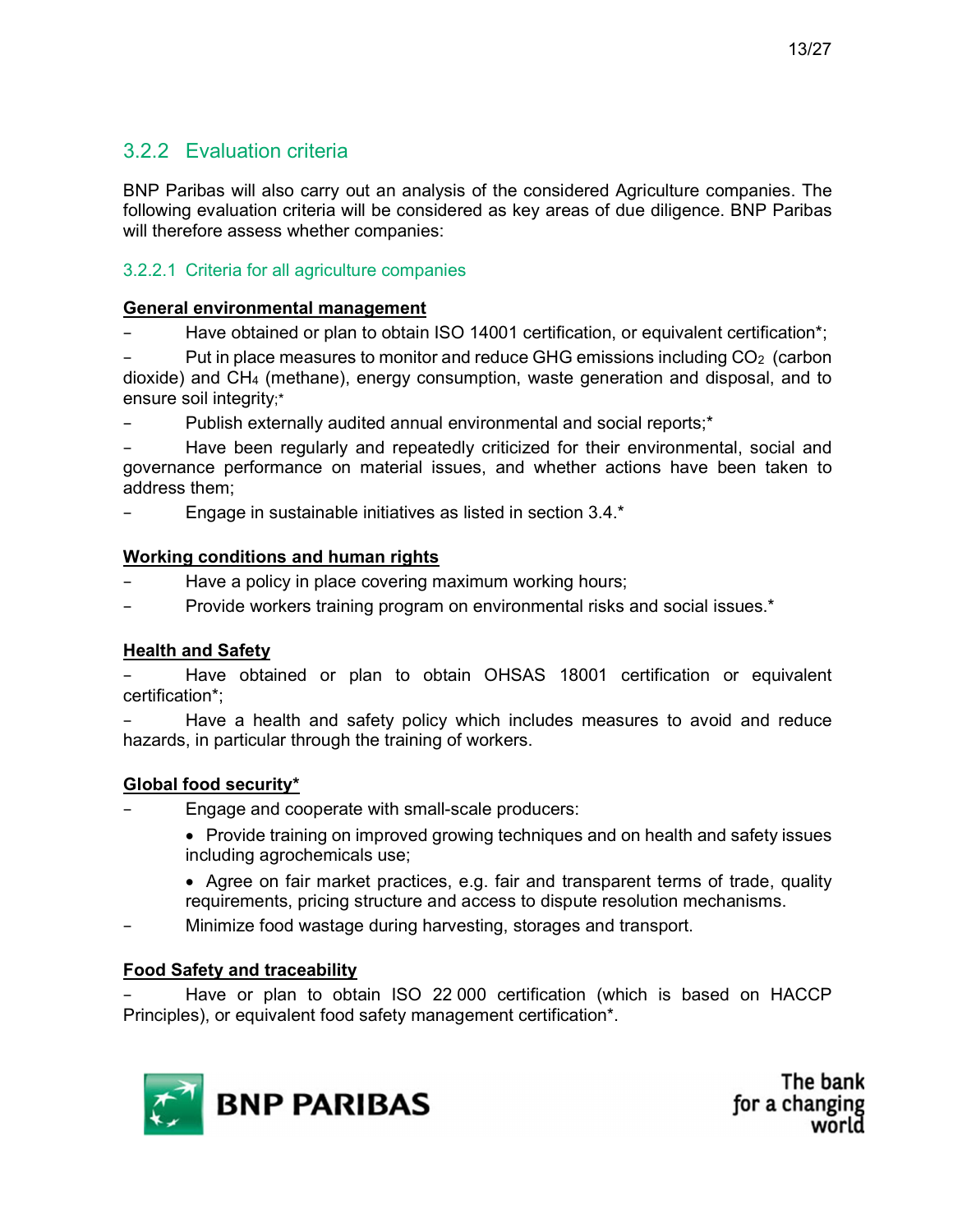#### Additional criteria for Farming activities

In addition to the criteria applying to all agriculture companies, BNP Paribas will determine whether the farming companies integrate High Carbon Stock (HCS) analysis when developing new farming projects, and work with the relevant experts in that field.

#### **Agrochemicals**

Implement an Integrated Pest Management plan for their farming operations;

Do not use or plan to eliminate the use of pesticides included in the SIN List for their operations.

#### Global food security\*

− Avoid and minimize the potential adverse impacts on local subsistence agriculture when developing a new farming project (by the introduction of new crops or the replacement of existing local crops, for biofuel production or any other type of non-subsistence farming activity).

### Additional criteria for Livestock and poultry activities

In addition to the criteria applying to all agriculture companies, BNP Paribas will determine whether companies, for their livestock and poultry activities:

− Operate in line with the IFC's Good Practice Note on Improving Animal Welfare in Livestock Operations, in particular adopt good management practices on animal husbandry, housing systems, genetics and breed selection;

Implement the "Business Benchmark on Farm Animal Welfare" recommended policies and management systems<sup>10</sup>.

It is also recognized that cage housing conditions is an important issue in terms of animal fair treatment, in particular in the chicken value chain, the most consumed meat globally. We encourage our client to:

Engage in a transition towards systems including cage-free infrastructures for broilers and laying hens by 2025;

Implement the Responsible Minimum Standards of the FARMS Initiative and encourage all farming companies involved in chicken operations (broilers and laying hens) to respect a maximum stocking density of 30 kg/m<sup>2</sup>.



The bank for a changing

<sup>&</sup>lt;sup>10</sup> detailed description can be found at www.bbfaw.com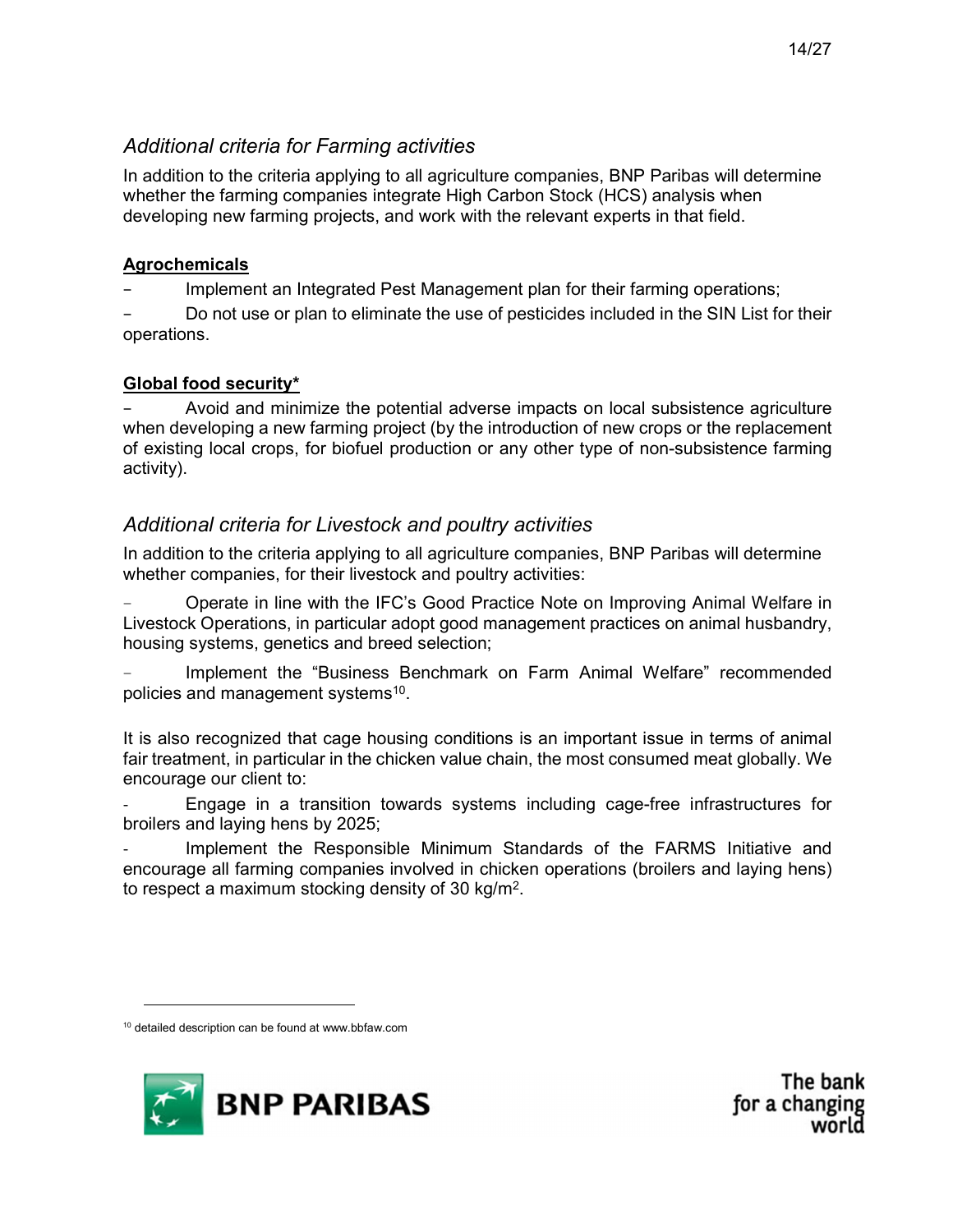#### 3.2.2.2 Criteria for seeds/grains producing companies

The following evaluation criteria will be considered as key areas of due diligence. BNP Paribas will therefore assess whether companies:

Can demonstrate the quality and safety of their seeds/grains;

− Provide transparent and comprehensive information on the seeds/grains usage and on the consequences of their use, especially for products in which gene technology is incorporated (GMOs).

#### 3.2.2.3 Criteria for physical agricultural products merchants and traders

BNP Paribas will therefore assess whether companies set up policies to source or trade agricultural products from companies that do not contradict the mandatory requirements listed in section 3.2.1 of this policy.

### 3.3 Companies involved in activities related to soy and beef in the Brazilian Amazon and Cerrado

Beef and soybean production in Brazil accelerates deforestation in the Amazon and the Cerrado. Whether legal or illegal, it jeopardises the ecological integrity and future of these two biomes. Faced with this degradation, there is an urgent need for all relevant stakeholders to prioritise land use strategies that integrate zero deforestation, sustainable production and a positive social impact.

Financial institutions exposed to the agricultural sector in Brazil must contribute to this fight against deforestation. This is the case for BNP Paribas, which is one of the foreign banks present in the country and which has certain international customers, producers or dealers who are directly concerned.

In this context of degradation, the Group is strengthening its policy and defining restrictive criteria to accelerate the progress of its customers in terms of fighting against deforestation and ensuring traceability. The policy sets out the conditions for the bank to provide financial services to companies (producers, meat conditioners and traders) producing or buying beef or soybeans from the Amazon and the Cerrado regions.

BNP Paribas commits itself to this goal to encourage its customers producing or buying beef or soy from the Amazon and the Cerrado in Brazil to become 'zero deforestation' and to demonstrate transparently their progress.

The below criteria apply to companies (producers, meat conditioners, and traders) producing or purchasing beef or soy in the Brazilian Amazon and Cerrado.

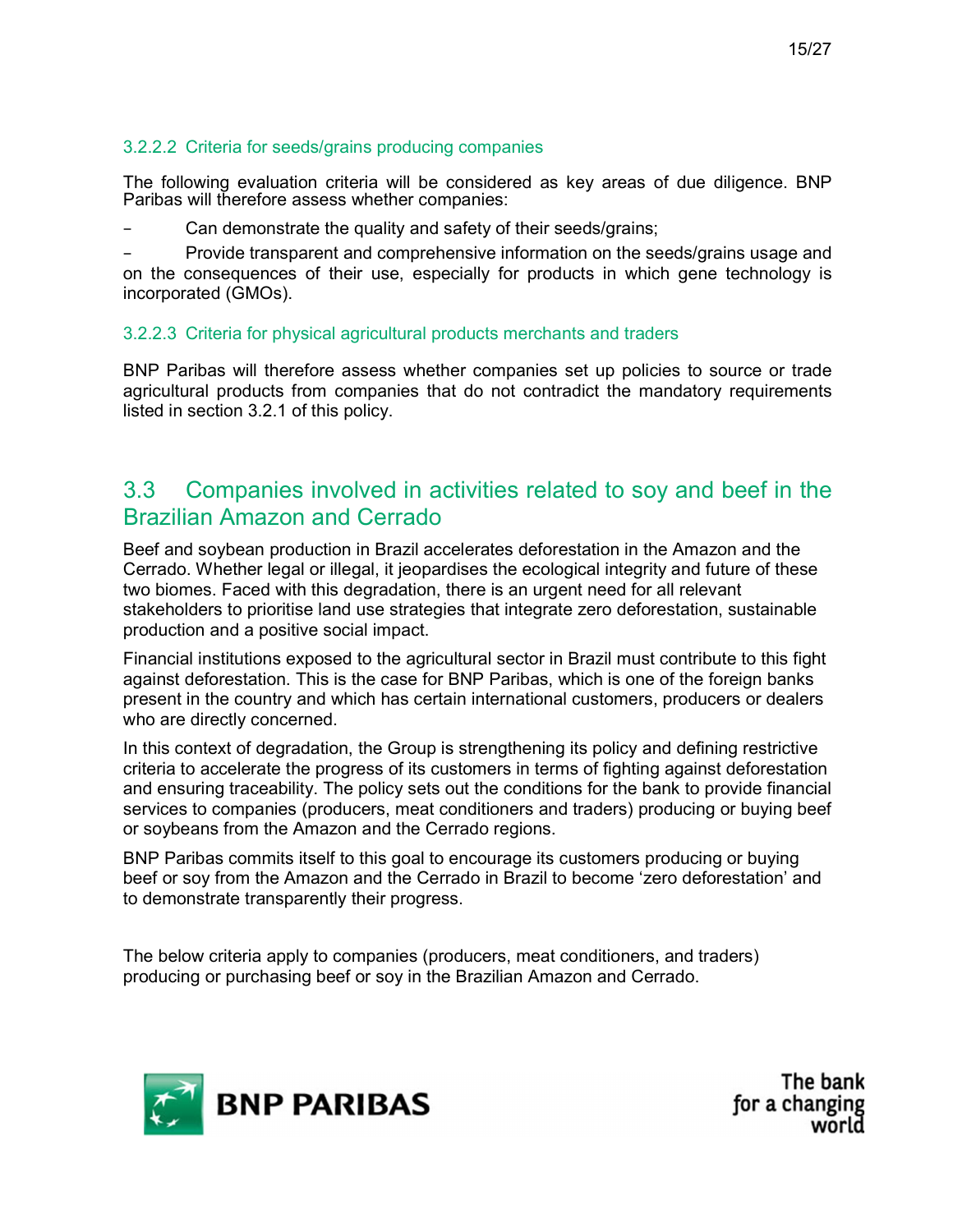BNP Paribas will only provide financial products or services to companies with a strategy towards zero deforestation in their production and supply chains by 2025 at the latest.

Specifically:

For the Amazon, BNP Paribas will not finance clients producing or purchasing beef and soy on/from areas cleared or converted after 2008, i.e. clients must apply a 2008 cutoff date<sup>11</sup> in the Amazon, in line with regulation and sector agreements;

- For the Cerrado, BNP Paribas will engage its clients to not produce or purchase beef or soy on/from areas cleared or converted after January 1, 2020, in line with global norms;

- For all clients, BNP Paribas will require full traceability of beef and soy supply chains (direct and indirect) by 2025;

- In particular, BNP Paribas expects its clients to demonstrate progress on:
	- Applying deforestation and conversion risk assessment of their beef and soy supply chains;
	- Implementing monitoring systems to map and trace their direct and indirect beef and soy supply chains in the Amazon and Cerrado;
	- Regularly reporting on progress towards deforestation and conversion-free beef and soy in their supply chains;
	- Implementing supplier engagement programs to promote zero deforestation practices;
	- Exclusion of suppliers who contravene their zero deforestation strategy;
	- Publishing or providing on demand the criteria of non-compliance and the course of action for the resolution of non-compliant suppliers.

## 3.4 Good industry practices

BNP Paribas also encourages agriculture companies to follow internationally recognized best practices on the key environmental, social and societal stakes of the agriculture sector. The Group encourages companies, depending on their activities:

To adhere to the FAO Voluntary Guidelines on the responsible Governance of tenure.

<sup>&</sup>lt;sup>11</sup> The cutoff date specifies the permissibility of deforestation or conversion based on the timing of such events on the ground. Clearance of natural forest after the cutoff date renders the affected area or production unit, and the commodity produced there, non-compliant with no-deforestation commitments. Similarly, clearance of any natural ecosystems after the cutoff date renders the affected area or production unit, and the commodity produced there, non-compliant with no-conversion commitments. (Source: Accountability Framework, Operational Guidance on Cutoff Dates, June 2019, Minor Revision March 2020, https://accountability-framework.org/wpcontent/uploads/2020/03/OG\_Cutoff\_Dates-Mar2020.pdf)



The bank for a changing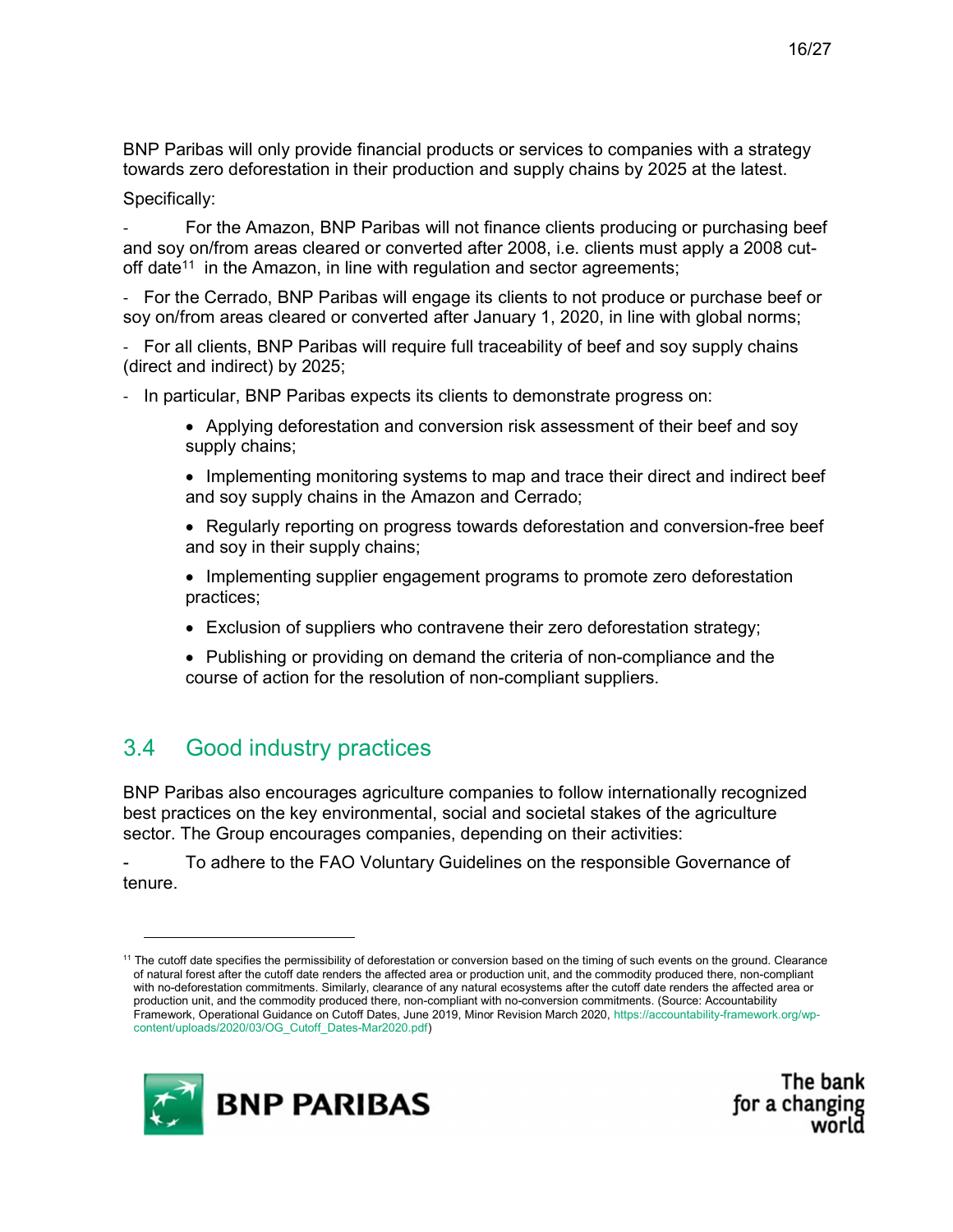- To follow the FAO-OECD Guidance for Responsible Agricultural Supply Chains.

- To comply with World Bank Group Environmental, Health and Safety Guidelines both general and specific to the Agribusiness and Food production sectors.

To become an active member of Global G.A.P and comply with SAN Standards.

To implement the IFC Good Practice Note on Improving Animal Welfare in Livestock Operations.

- To follow the CEO Water Mandate Corporate Water Disclosure Guidelines .
- To comply with the CGF Responsible Soy Sourcing Guidelines.

Agricultural commodities producers are encouraged to have their crop fields or plantations certified against the RTRS, BCI, Bonsucro or UTZ (as defined in section 8) principles and standards. In particular, cattle farmers are encouraged to have their production systems certified against the SCPS Standards (SAN).

Agricultural commodities primary processors and traders are encouraged to set up policies requiring that their suppliers become certified against the RTRS, BCI, Bonsucro, UTZ or SCPS principles and standards.

Forest managers and processors of timber products are encouraged to have their forest concessions certified against the Forest Stewardship Council (FSC) or the Program for the Endorsement of Forest Certification (PEFC) standard.

### 3.5 Specific position on Agriculture commodities

BNP Paribas supports economic development, placing priority to investments in companies and projects with demonstrated utility.

Certain investment products raise questions as to their impact on agricultural commodities prices and thus their impact on the world's most exposed populations.

To make a positive contribution to establishing a stable long-term relationship between physical and financial commodities markets, BNP Paribas has adopted measures to ensure that its financial instruments do not contribute to destabilization of the agricultural commodities market.

#### 3.5.1 Corporate clients

The Group offers solutions for its corporate clients (agriculture products manufacturers, producers or merchants) to protect themselves against unforeseeable changes in the economic environment and the world markets, in particular hedging solutions against the risk of price volatility of physical commodities.

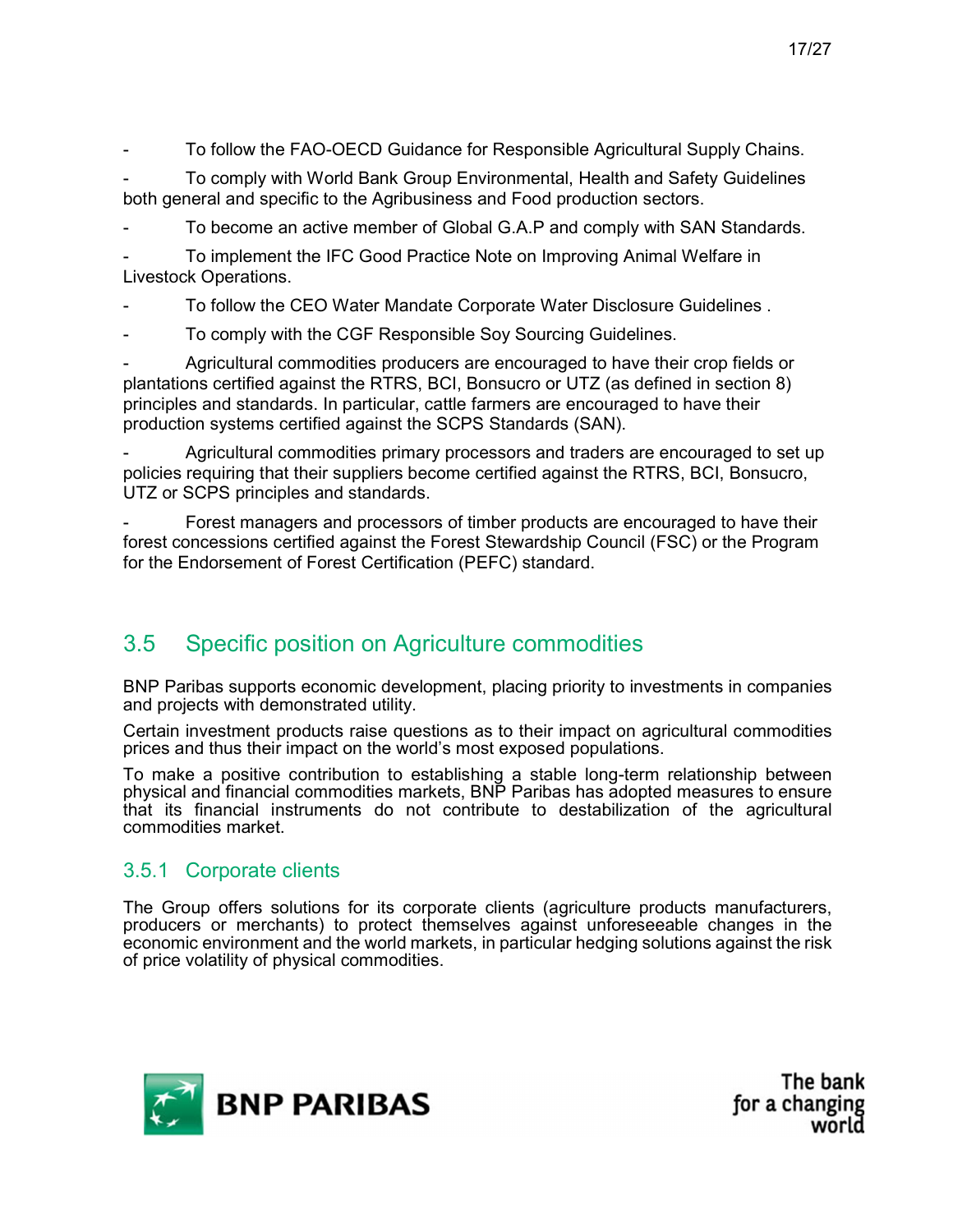#### 3.5.2 Individual and institutional investors

Given the fact that questions are raised about the impact of investment products containing agricultural commodity prices as underlying, BNP Paribas has made a commitment not to offer individual and institutional investors BNP Paribas internal funds containing exposure to agricultural commodities.

## 4 Group-level implementation mechanisms

Result of the evaluation according to the present policy will provide elements for decision making by BNP Paribas. As and when necessary, an ad hoc senior management committee shall examine these results. If required, BNP Paribas may request complementary due diligence before concluding on the acceptability of the transaction.

When necessary, BNP Paribas will engage an external expert to undertake the analysis required by this policy.

Operational tools and awareness workshops are rolled out to ensure that Group's staff is able to implement this CSR sector policy.

### 4.1 Financial Products and Services

The information related to the above requirements will be obtained from the agriculture clients by BNP Paribas' client relationship managers.

BNP Paribas will review regularly the performance of agriculture companies against the policy. If BNP Paribas becomes aware that a client operates outside the requirements of the policy, a dialogue will be engaged with the client in order to find an acceptable solution to improve the situation in a timely manner. If this dialogue is unfruitful BNP Paribas may decide not to pursue any new business with such client and will place existing business under review or exclusion, taking into account existing contractual agreements.

### 4.2 Asset management

This policy applies to all BNP Paribas entities managing proprietary assets and third party assets.

External asset managers are actively monitored and strongly encouraged to implement similar standards.

BNP Paribas Investment Partners joined the Principles for Responsible Investment (PRI)<sup>12</sup> Initiative in 2006. It acknowledges that, in its fiduciary role, environmental, social, and corporate governance (ESG) issues can affect the performance of investment portfolios. The Group encourages other investors to adopt the Principles.

<sup>12</sup> http://www.unpri.org/

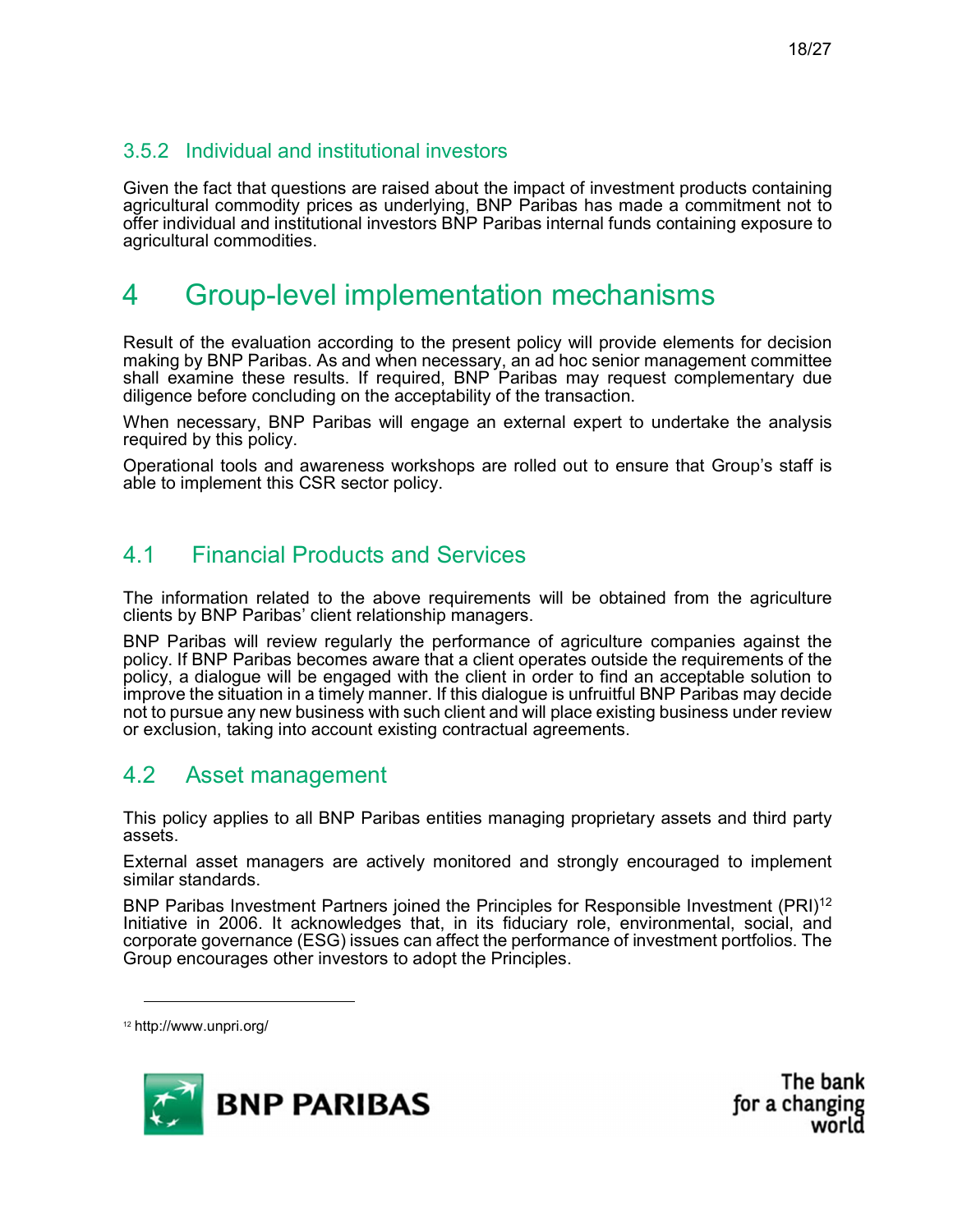## 5 Policy disclosure and follow-up

BNP Paribas' stakeholders will be informed of the existence and the content of this policy. Such policy will be posted on BNP Paribas' website. Furthermore a copy will be provided to BNP Paribas' clients and potential clients as part of the due diligence process or upon discussion of any financial services to be provided subsequent to the official release date of this policy.

BNP Paribas will review this policy regularly and, in the light of the prevailing circumstances, it may update it to make sure it is in continued alliance with national and international regulations and best practices.

## 6 Disclaimers

In order to comply with regulations and to implement the principles defined in its internal procedures and sector policies, BNP Paribas does its best to gather information, particularly from agriculture companies, on their sustainability policies and practices. BNP Paribas relies on the information gathered from concerned companies and its partners. However, it depends on the quality, accuracy and up-to-datedness of the information.

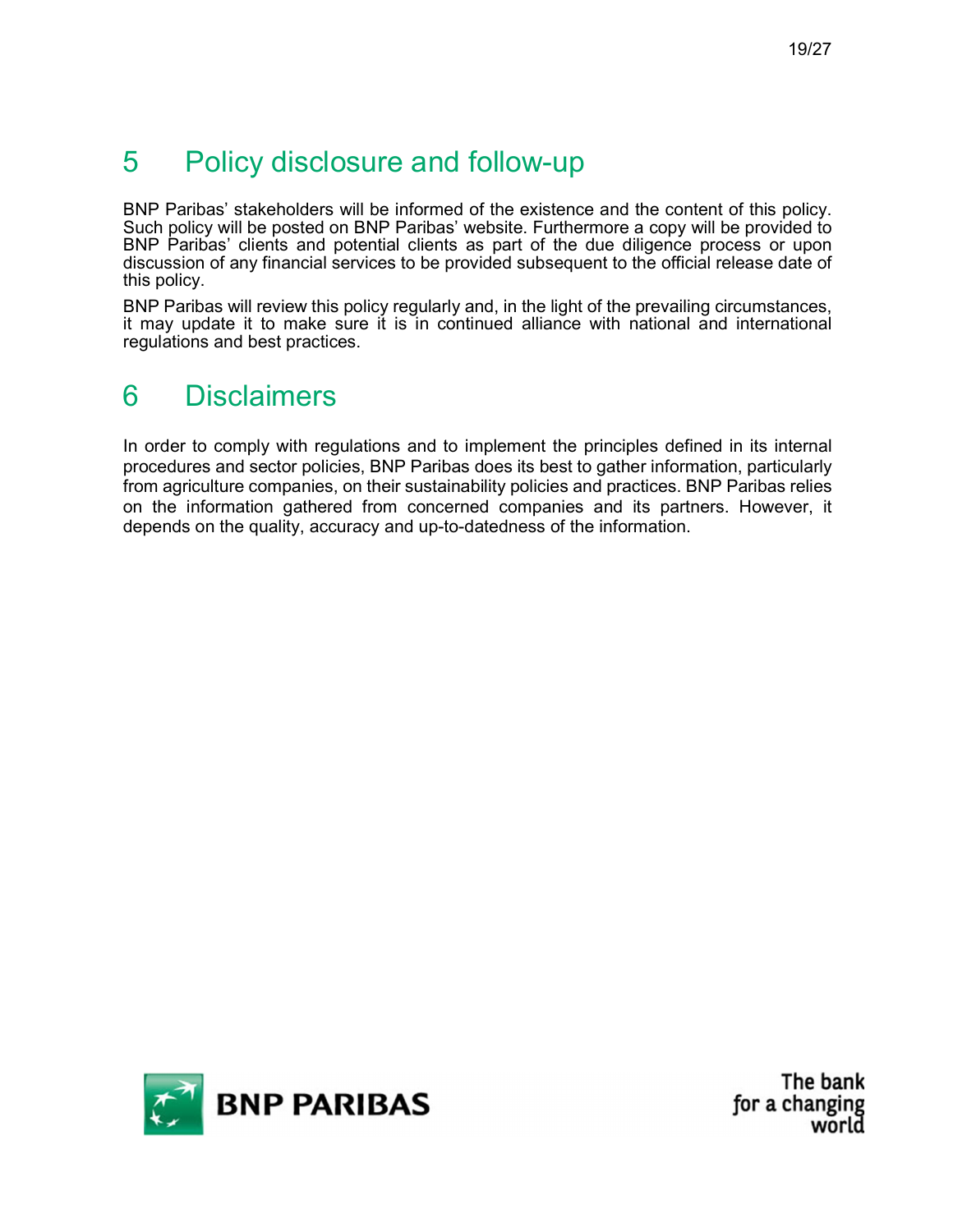## 7 Glossary

The following definitions apply in this policy:

| Agrochemical                                                      | A chemical substance used in agricultural production systems to maintain soil fertility<br>(compost or fertilizer), control weeds (herbicide), combat pests (insecticides, fungicides,<br>nematicides, rodenticides, etc.) or stimulate growth.                                                                                                                                                                                                                                                                                                                                                                                                                               |
|-------------------------------------------------------------------|-------------------------------------------------------------------------------------------------------------------------------------------------------------------------------------------------------------------------------------------------------------------------------------------------------------------------------------------------------------------------------------------------------------------------------------------------------------------------------------------------------------------------------------------------------------------------------------------------------------------------------------------------------------------------------|
| Alliance for Zero<br><b>Extinction</b><br>sites<br>(AZE)          | The AZE is a joint initiative of worldwide biodiversity conservation organizations, which<br>aims to prevent extinctions by identifying and safeguarding key sites, each one of which<br>is the last remaining refuge of one or more Endangered (EN) or Critically Endangered<br>(CR) species. AZE sites contain >95% of the known global population of a given EN or<br>CR species, or >95% of the population for one life history segment (e.g. breeding or<br>wintering) of the EN or CR species. It also has distinctive features and definable<br>boundaries. For the above reasons, the loss of an AZE site would result in the extinction<br>of a species in the wild. |
|                                                                   | http://www.zeroextinction.org/index.html                                                                                                                                                                                                                                                                                                                                                                                                                                                                                                                                                                                                                                      |
| <b>Biofuel</b>                                                    | A type of energy derived from renewable plant and animal materials. Examples of biofuels<br>include ethanol (often made from corn in the United States and sugarcane in Brazil),<br>biodiesel (vegetable oils and liquid animal fats), green diesel (derived from algae and<br>other plant sources) and biogas (methane derived from animal manure and other digested<br>organic material).                                                                                                                                                                                                                                                                                   |
| <b>Distributors</b>                                               | Distributors sell agricultural inputs (fertilizers, farm equipment) to agriculture companies                                                                                                                                                                                                                                                                                                                                                                                                                                                                                                                                                                                  |
| <b>Forest</b>                                                     | Land spanning more than 0.5 hectares with trees higher than 5 meters and a canopy<br>cover of more than 10 percent, or trees able to reach these thresholds in situ. It does not<br>include land that is predominantly under agricultural or urban land use. Source: FAO                                                                                                                                                                                                                                                                                                                                                                                                      |
|                                                                   | http://www.fao.org/docrep/014/am665e/am665e00.pdf                                                                                                                                                                                                                                                                                                                                                                                                                                                                                                                                                                                                                             |
| <b>Prior</b><br>Free,<br>and<br><b>Informed Consent</b><br>(FPIC) | Free, prior and informed consent (FPIC) refers to the rights of local communities,<br>particularly indigenous peoples, to participate in decision making about issues impacting<br>them.                                                                                                                                                                                                                                                                                                                                                                                                                                                                                      |
|                                                                   | The principle of FPIC within international development is most clearly stated in the United<br>Nations Declaration on the Rights of Indigenous Peoples (UNDRIP). Article 10 states:<br>"Indigenous peoples shall not be forcibly removed from their lands or territories. No<br>relocation shall take place without the free, prior and informed consent of the indigenous<br>peoples concerned and after agreement on just and fair compensation and, where<br>possible, with the option of return."                                                                                                                                                                         |
| <b>HACCP</b><br>(Hazard<br>analysis<br>and<br>critical<br>control | HACCP is a systematic preventive approach to food safety and biological, chemical, and<br>physical hazards in production processes that can cause the finished product to be<br>unsafe, and designs measurements to reduce these risks to a safe level.                                                                                                                                                                                                                                                                                                                                                                                                                       |
| points) Principles                                                | Principle 1 - Conduct a Hazard Analysis                                                                                                                                                                                                                                                                                                                                                                                                                                                                                                                                                                                                                                       |
|                                                                   | Principle 2 - Identify the Critical Control Points                                                                                                                                                                                                                                                                                                                                                                                                                                                                                                                                                                                                                            |
|                                                                   | Principle 3 - Establish Critical Limits                                                                                                                                                                                                                                                                                                                                                                                                                                                                                                                                                                                                                                       |

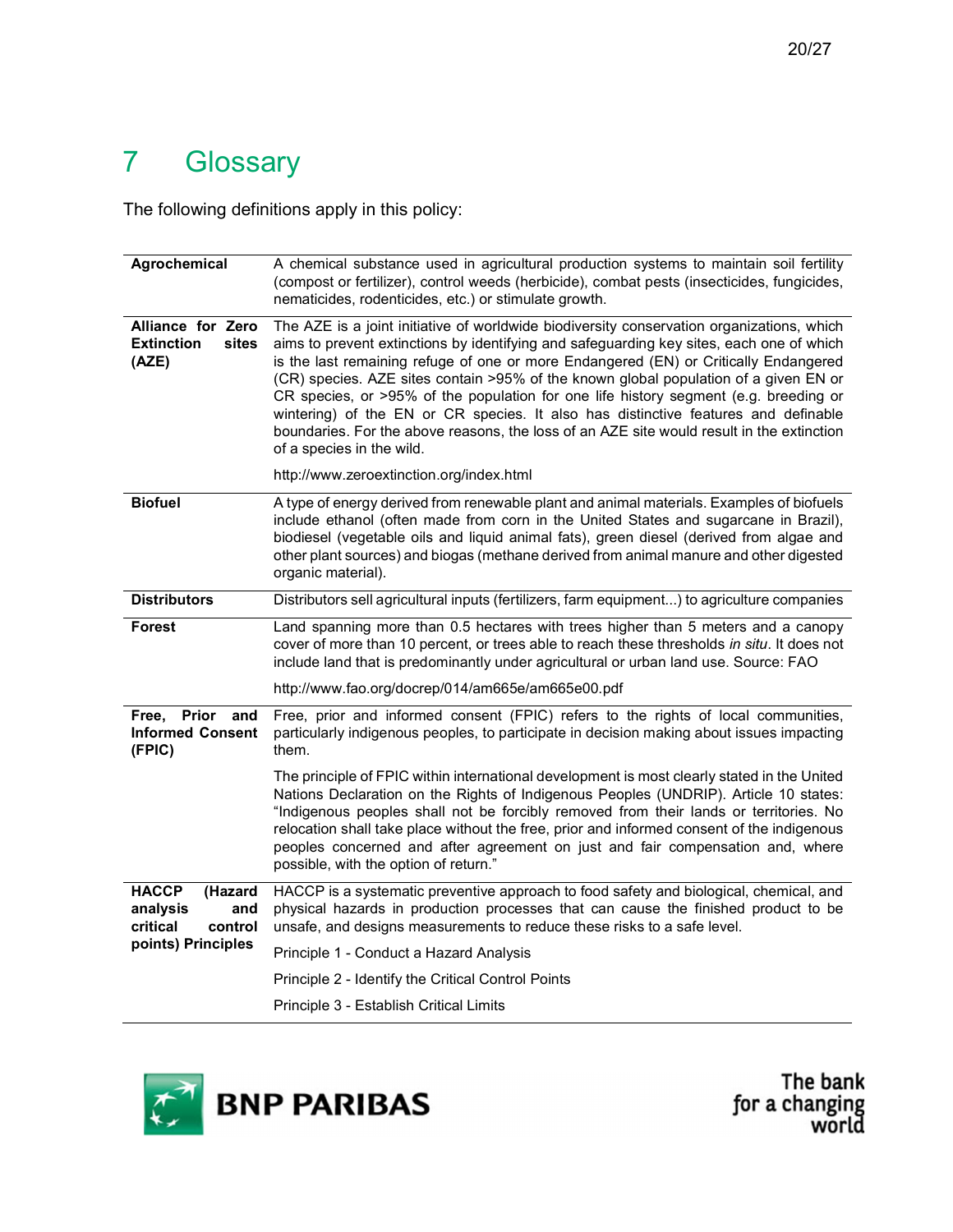|                                                           | Principle 4- Monitor Critical Control Points                                                                                                                                                                                                                                                                                                                                                                                                                              |
|-----------------------------------------------------------|---------------------------------------------------------------------------------------------------------------------------------------------------------------------------------------------------------------------------------------------------------------------------------------------------------------------------------------------------------------------------------------------------------------------------------------------------------------------------|
|                                                           | Principle 5 - Establish Corrective Action                                                                                                                                                                                                                                                                                                                                                                                                                                 |
|                                                           | Principle 6 - Verification                                                                                                                                                                                                                                                                                                                                                                                                                                                |
|                                                           | Principle 7 - Recordkeeping                                                                                                                                                                                                                                                                                                                                                                                                                                               |
|                                                           | The HACCP system can be used at all stages of a food chain, from food production and<br>preparation processes including packaging, distribution, etc.                                                                                                                                                                                                                                                                                                                     |
| High<br>Carbon<br><b>Stock</b><br>(HCS)<br><b>Forests</b> | HCS forest definitions have been developed since 2011 through multi-stakeholder field-<br>based research in Indonesia and Africa, with the aim of developing a pragmatic and<br>strong operational method to identify land that is forest and should be conserved, and<br>land that is degraded and can be developed. HCS forests are those identified as High,<br>Medium, Low Density and Regenerating Forests under the following vegetation strata<br>characteristics: |
|                                                           | High Density Forest: Remnant forest of advanced secondary forest close to primary                                                                                                                                                                                                                                                                                                                                                                                         |
|                                                           | condition<br>Medium Density Forest: Remnant forest but more disturbed than High Density Forest<br>Low Density Forest: Appears to be remnant forest but is highly disturbed and recovering<br>Regenerating Forest: Mostly young regrowth forest but with occasional patches of older<br>forest.                                                                                                                                                                            |
|                                                           | Young Scrub: Recently cleared areas with some woody regrowth and grass-like ground<br>cover                                                                                                                                                                                                                                                                                                                                                                               |
|                                                           | Cleared/Open Land: Very recently cleared land with mostly grass or crops and few non-<br>crop woody plants.                                                                                                                                                                                                                                                                                                                                                               |
|                                                           | Young Scrub and Cleared/Open Land areas may be developed.                                                                                                                                                                                                                                                                                                                                                                                                                 |
|                                                           | At the time of writing, multi-stakeholder research and pilot studies are underway across<br>a number of geographies to refine the methodology and identify HCS areas that can and<br>should be protected.                                                                                                                                                                                                                                                                 |
| High<br>Conservation<br>Value (HCV)                       | High Conservation Value areas are critical areas in a landscape which need to be<br>appropriately managed in order to maintain or enhance High Conservation Values. The<br>HCV approach is a corner-stone of many global sustainability standards, including FSC,<br>RSPO, RTRS, some carbon schemes and many sourcing and investment policies.                                                                                                                           |
|                                                           | There are six main types of High Conservation Values areas:                                                                                                                                                                                                                                                                                                                                                                                                               |
|                                                           | HCV 1 Areas containing globally regionally or nationally significant concentrations of<br>biodiversity values (e.g. endemism, endangered species, refugia).<br>HCV 2 Globally regionally or nationally significant large landscape-level areas where<br>viable populations of most if not all naturally occurring species exist in natural patterns of<br>distribution and abundance.                                                                                     |
|                                                           | HCV 3 Areas that are in or contain rare threatened or endangered ecosystems.<br>HCV 4 Areas that provide basic ecosystem services in critical situations (e.g. watershed<br>protection erosion control).                                                                                                                                                                                                                                                                  |
|                                                           | HCV 5 Areas fundamental to meeting basic needs of local communities (e.g. subsistence                                                                                                                                                                                                                                                                                                                                                                                     |
|                                                           | health).<br>HCV 6 Areas critical to local communities' traditional cultural identity (areas of cultural,<br>ecological, economic or religious significance identified in cooperation with local<br>communities).                                                                                                                                                                                                                                                          |
| IFC's<br>Good                                             | This Note is part of the IFC's commitment to provide enhanced support to its clients in                                                                                                                                                                                                                                                                                                                                                                                   |
| Practice Note on                                          | the development of a responsible and forward-looking approach to livestock operations                                                                                                                                                                                                                                                                                                                                                                                     |

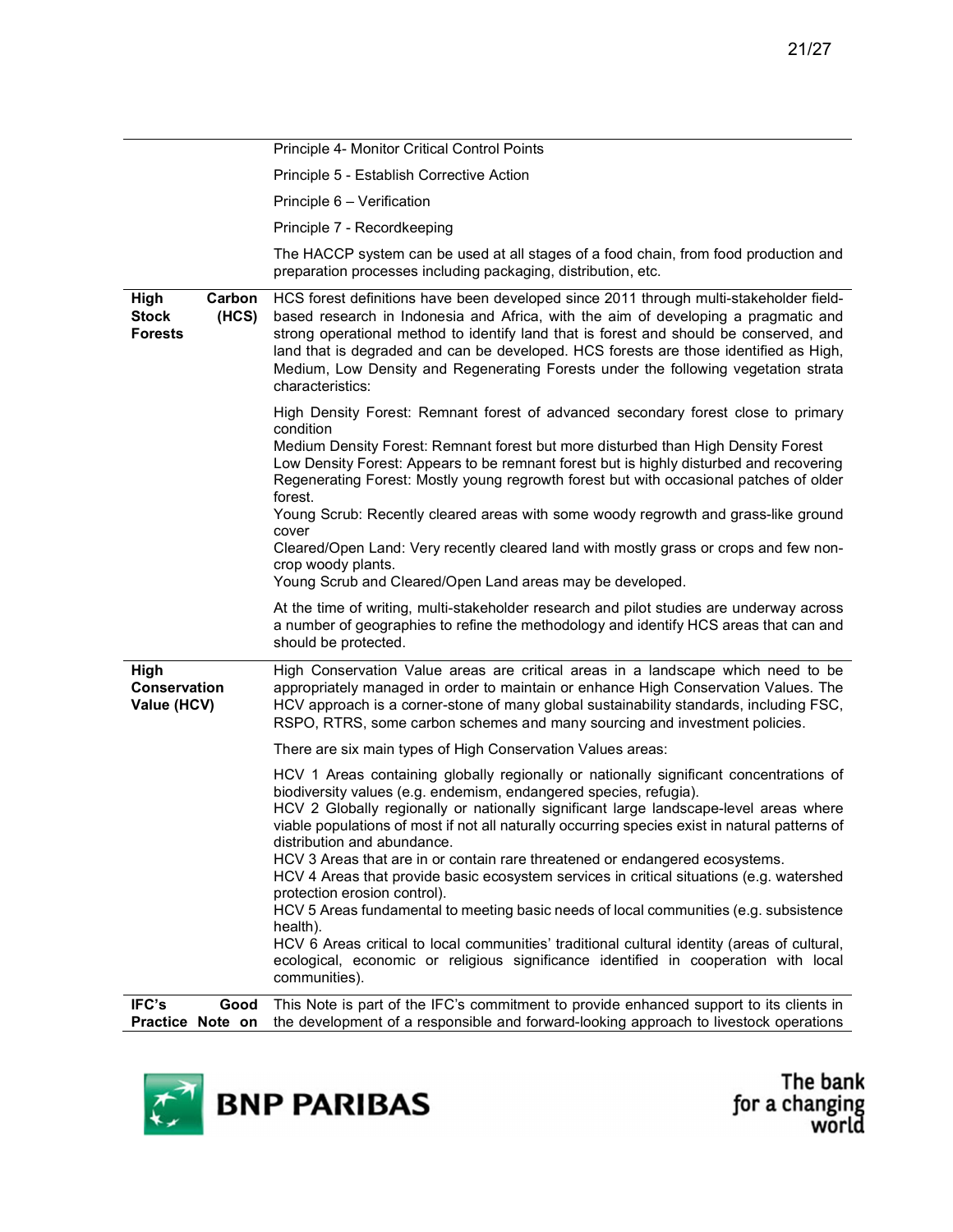| <b>Improving Animal</b><br><b>Welfare</b><br>in<br>Livestock<br><b>Operations</b>          | to, among other things, help producers access and maintain entry into high quality and<br>value market segments. It also provides guidance on a range of approaches to animal<br>welfare. It covers traditional livestock production (dairy, beef, broiler chickens, layer<br>chickens, pigs, and ducks) and aquaculture in intensive and extensive systems (although<br>this policy does not apply to aquaculture).<br>http://www.ifc.org/wps/wcm/connect/67013c8046c48b889c6cbd9916182e35/IFC+Good+Practice+Note+Anim<br>al+Welfare+2014.pdf?MOD=AJPERES (December 2014) |
|--------------------------------------------------------------------------------------------|----------------------------------------------------------------------------------------------------------------------------------------------------------------------------------------------------------------------------------------------------------------------------------------------------------------------------------------------------------------------------------------------------------------------------------------------------------------------------------------------------------------------------------------------------------------------------|
| Integrated<br>Pest<br><b>Management</b><br>(IPM)                                           | A long-term prevention strategy to combat pests, involving a combination of techniques,<br>such as biological control (use of beneficial insects or microbes), use of crop-resistant<br>varieties and the use of alternative agricultural practices (spraying, fertilizing or pruning).<br>The objective of IPM is to make conditions less favorable for pest development.<br>Pesticides are used only when the damage caused by pests is greater than the level that<br>the farmer can economically sustain.                                                              |
| <b>IUCN</b><br>(International<br><b>Union</b><br>for<br>Conservation<br>οf<br>Nature) I-IV | IUCN protected area management categories classify protected areas according to their<br>management objectives. The categories are recognized by international bodies such as<br>the United Nations and by many national governments as the global standard for defining<br>and recording protected areas and as such are increasingly being incorporated into<br>government legislation.                                                                                                                                                                                  |
|                                                                                            | la Strict Nature Reserve<br>Ib Wilderness Area<br><b>II National Park</b><br>III Natural Monument or Feature<br>IV Habitat/Species Management Area                                                                                                                                                                                                                                                                                                                                                                                                                         |
| <b>Biodiversity</b><br>Key<br><b>Areas</b>                                                 | KBAs incorporate information from the IUCN Red List of Threatened Species, BirdLife<br>International's Important Bird Areas, Plantlife International's Important Plant Areas,<br>IUCN's Important Sites for Freshwater Biodiversity, and sites identified by the Alliance for<br>Zero Extinction. KBAs are identified at the national, sub-national or regional level by local<br>stakeholders using the two globally standard criteria of vulnerability and irreplaceability,<br>and therefore must contain:                                                              |
|                                                                                            | • One or more globally threatened species;                                                                                                                                                                                                                                                                                                                                                                                                                                                                                                                                 |
|                                                                                            | • One or more endemic species which are globally restricted to the site or surrounding<br>region;                                                                                                                                                                                                                                                                                                                                                                                                                                                                          |
|                                                                                            | · Significant concentrations of a species (e.g. important migratory stops, nesting sites,<br>nurseries or breeding areas); and/or                                                                                                                                                                                                                                                                                                                                                                                                                                          |
|                                                                                            | • Globally significant examples of unique habitat types and species assemblages.                                                                                                                                                                                                                                                                                                                                                                                                                                                                                           |
|                                                                                            | For more information:                                                                                                                                                                                                                                                                                                                                                                                                                                                                                                                                                      |
|                                                                                            | http://www.biodiversitya-z.org/content/key-biodiversity-areas-kba                                                                                                                                                                                                                                                                                                                                                                                                                                                                                                          |
| <b>Land grabbing</b>                                                                       | Contentious issue of large-scale land acquisitions concerning the buying or leasing of<br>large pieces of land in developing countries, by domestic and transnational companies,<br>governments, and individuals.                                                                                                                                                                                                                                                                                                                                                          |
| <b>Management Plan</b>                                                                     | A management plan summarizes the commitment of a company or project to address and<br>mitigate the identified risks and impacts of its operations (through avoidance,<br>minimization, and compensation/offset), as well as to monitor and improve its<br>performance. Management plans are usually translated into operational procedures.                                                                                                                                                                                                                                |

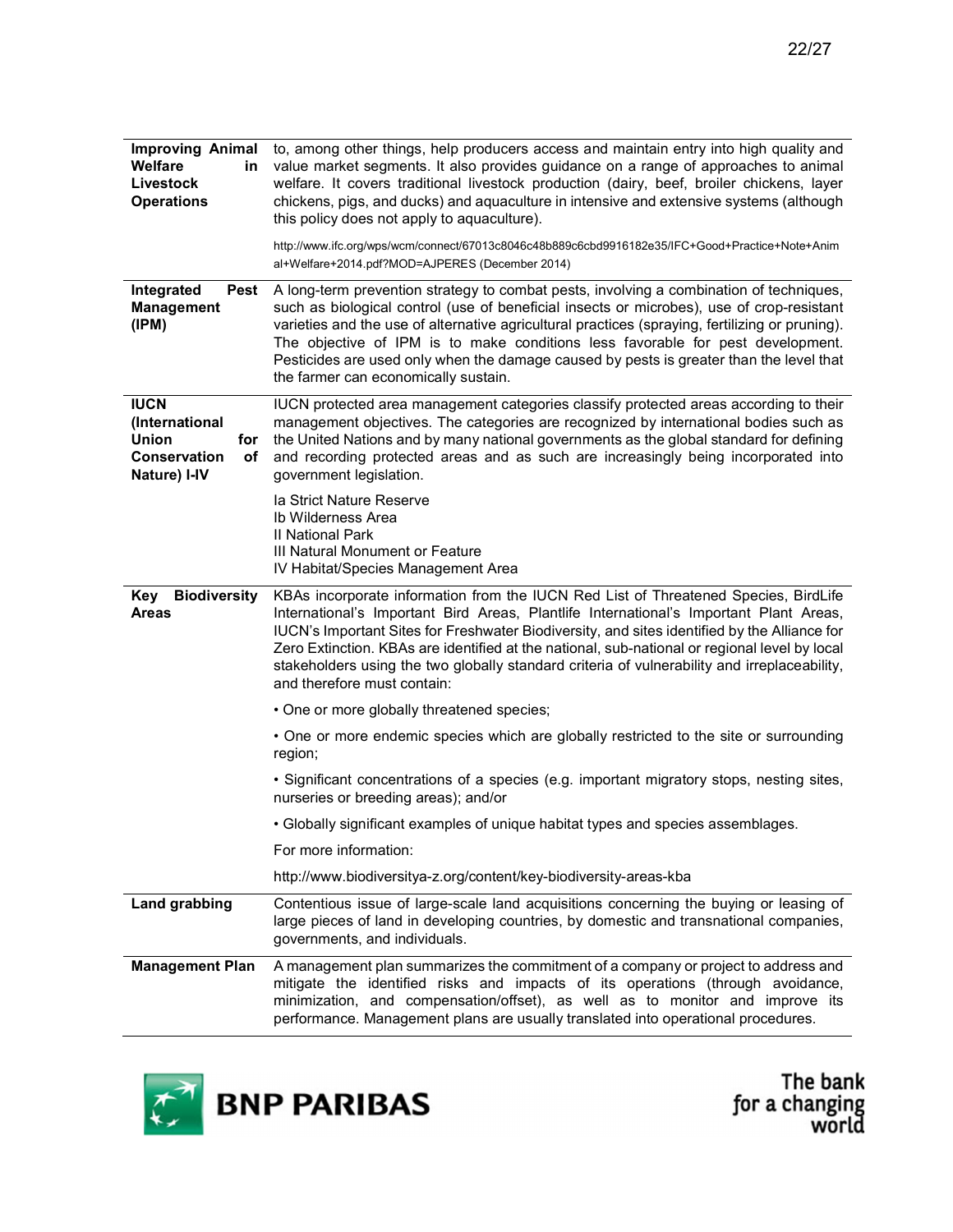| Origination                                                         |     | Supply chain services and commodity management between producers and suppliers.                                                                                                                                                                                                                                                                                                                                                                           |
|---------------------------------------------------------------------|-----|-----------------------------------------------------------------------------------------------------------------------------------------------------------------------------------------------------------------------------------------------------------------------------------------------------------------------------------------------------------------------------------------------------------------------------------------------------------|
| operations                                                          |     | Originators usually provide producers with liquidity and physical asset base and storage<br>capacity to improve commodity flow into key markets.                                                                                                                                                                                                                                                                                                          |
| Paraquat                                                            |     | Paraquat is the trade name for one of the most widely used herbicides. It is quick-acting<br>and non-selective, killing green plant tissue on contact. It is toxic to animals and human<br>beings, and linked to development of Parkinson's disease. In the United States, paraquat<br>is classified as "restricted use", which means that it can be used by licensed applicators<br>only. In the European Union, paraquat has been forbidden since 2007. |
| <b>Peat lands</b>                                                   |     | A soil that contains at least 65% organic material, is at least 50 cm in depth, covers an<br>area of at least 1 ha, and is acidic in nature (Driessen, 1978; Wösten & Ritzema, 2001).                                                                                                                                                                                                                                                                     |
| <b>Physical</b><br>agricultural<br>products<br>merchants<br>traders | and | Link between producers and industries: agriculture commodity traders offer services to<br>both sellers and buyers (which may be other traders/merchants), and may provide<br>integrated logistics and distribution required for purchase and delivery of the right product<br>at the right time, and managing the risks involved.                                                                                                                         |
| <b>Polyculture</b>                                                  |     | Agriculture using multiple crops in the same space, in imitation of the diversity of natural<br>ecosystems, and avoiding large stands of single crops, or monoculture. It includes multi-<br>cropping, intercropping, companion planting, beneficial weeds, and alley cropping.                                                                                                                                                                           |
|                                                                     |     | Polyculture, though it often requires more labor, has several advantages over<br>monoculture:                                                                                                                                                                                                                                                                                                                                                             |
|                                                                     |     | The diversity of crops avoids the susceptibility of monocultures to disease.<br>The greater variety of crops provides habitat for more species, increasing local<br>biodiversity. This is one example of reconciliation ecology, or accommodating<br>biodiversity within human landscapes. It is also a function of a biological pest control<br>program.                                                                                                 |
| Rotterdam<br><b>Convention</b>                                      |     | Multilateral treaty to promote shared responsibilities in relation to importation of<br>hazardous chemicals.                                                                                                                                                                                                                                                                                                                                              |
|                                                                     |     | The objectives are to promote shared responsibility and cooperative efforts among<br>Parties in the international trade of certain hazardous chemicals in order to protect human<br>health and the environment from potential harm and to contribute to the environmentally<br>sound use of those hazardous chemicals.                                                                                                                                    |
|                                                                     |     | The chemicals listed in Annex III include pesticides and industrial chemicals that have<br>been banned or severely restricted for health or environmental reasons by two or more<br>Parties and which the Conference of the Parties has decided to subject to the Prior<br>Informed Consent (PIC) procedure.                                                                                                                                              |
|                                                                     |     | There are a total of 47 chemicals listed in Annex III, 33 are pesticides (including 4 severely<br>hazardous pesticide formulations) and 14 industrial chemicals.                                                                                                                                                                                                                                                                                          |
|                                                                     |     | http://www.pic.int/TheConvention/Chemicals/AnnexIIIChemicals/tabid/1132/language/en-US/Default.aspx                                                                                                                                                                                                                                                                                                                                                       |
| <b>SIN List</b>                                                     |     | The Substitute It Now (SIN) List has been developed by the International Chemical<br>Secretariat (ChemSec). This list is a database of chemicals identified as Substances of<br>Very High Concern based on the criteria established by the EU chemicals regulation<br>REACH.                                                                                                                                                                              |

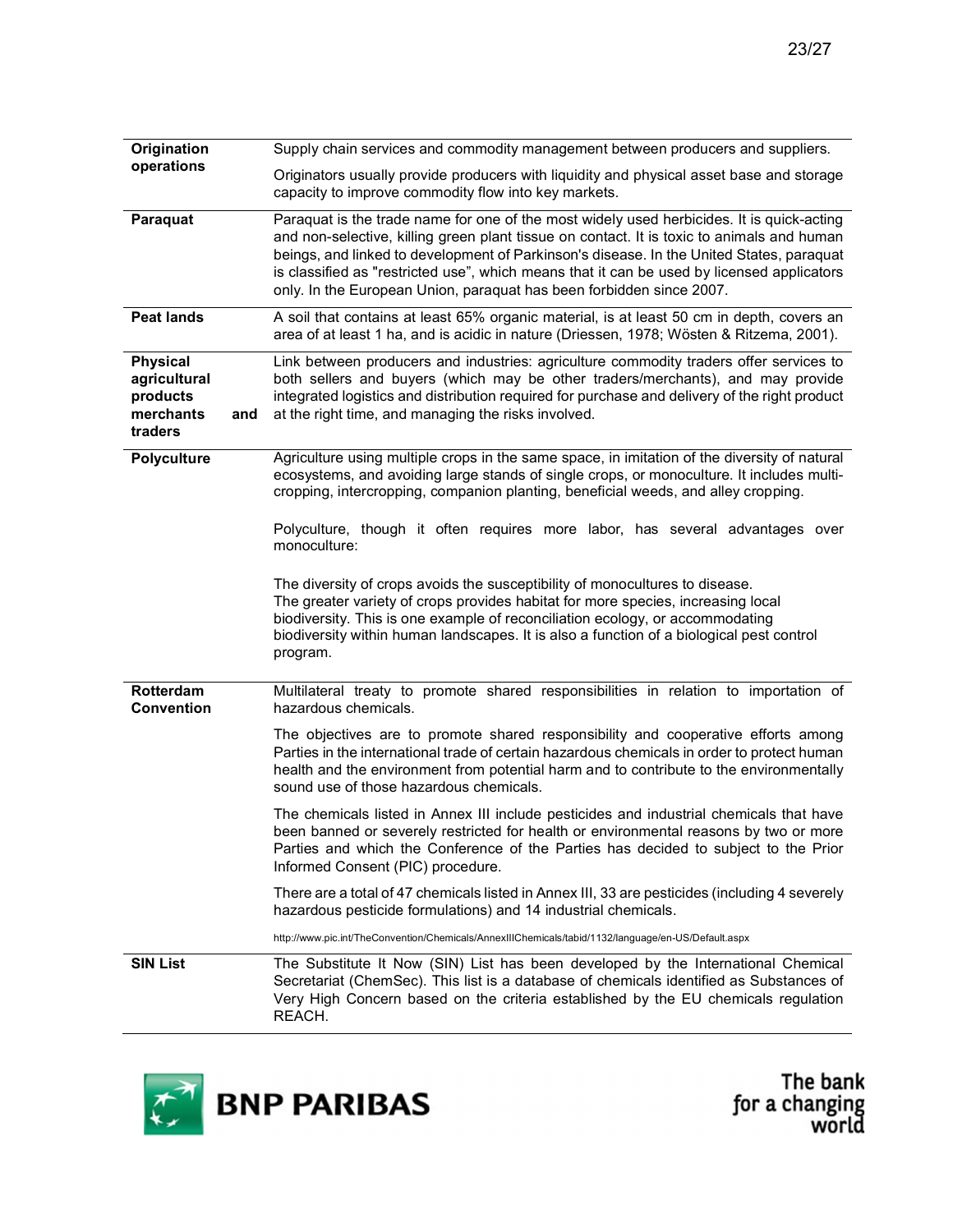|                                                                        | The full list can be found at http://sinlist.chemsec.org                                                                                                                                                                                                                                                                                                                                                                                              |
|------------------------------------------------------------------------|-------------------------------------------------------------------------------------------------------------------------------------------------------------------------------------------------------------------------------------------------------------------------------------------------------------------------------------------------------------------------------------------------------------------------------------------------------|
|                                                                        |                                                                                                                                                                                                                                                                                                                                                                                                                                                       |
| Soil salinization                                                      | Following irrigation, the water added to the soil is used by the crop or evaporates directly<br>from the moist soil. The salt contained in this irrigation water is left behind in the soil and<br>accumulates, leading to soil salinization unless it is removed or dissolved. Soil salinization<br>can have dramatic consequences, through the reduction of soil fertility, and is considered<br>as a major source of desertification worldwide.    |
|                                                                        | Source: http://www.fao.org/docrep/r4082e/r4082e08.htm#7.2.2soil salinity                                                                                                                                                                                                                                                                                                                                                                              |
| <b>Stockholm</b><br><b>Convention</b><br>on<br>Persistent<br>Organic   | A global treaty to protect human health and the environment from chemicals that remain<br>intact in the environment for long periods, become widely distributed geographically,<br>accumulate in the fatty tissue of humans and wildlife, and have harmful impacts on human<br>health or on the environment.                                                                                                                                          |
| <b>Pollutants</b>                                                      | Exposure to Persistent Organic Pollutants (POPs) can lead to serious health effects<br>including certain cancers, birth defects, dysfunctional immune and reproductive systems,<br>greater susceptibility to disease and damages to the central and peripheral nervous<br>systems.                                                                                                                                                                    |
|                                                                        | http://chm.pops.int/TheConvention/ThePOPs/ListingofPOPs/tabid/2509/Default.aspx                                                                                                                                                                                                                                                                                                                                                                       |
| <b>Traceability</b>                                                    | The ability to follow the movement of a food through specified stage(s) of production,<br>processing and distribution. The traceability/product tracing tool should be able to identify<br>at any specified stage of the food chain (from production to distribution) from where the<br>food came (one step back) and to where the food went (one step forward), as appropriate<br>to the objectives of the food inspection and certification system. |
|                                                                        | (Codex Alimentarius Commission, CAC 2006).                                                                                                                                                                                                                                                                                                                                                                                                            |
| <b>UNESCO</b><br>World<br><b>Heritage Sites</b>                        | Designated cultural and natural heritage areas around the world that are considered of<br>outstanding value to humanity and which are listed under the World Heritage Convention.                                                                                                                                                                                                                                                                     |
|                                                                        | http://whc.unesco.org/en/list                                                                                                                                                                                                                                                                                                                                                                                                                         |
| Wetlands on the<br><b>Ramsar List</b>                                  | These wetlands are defined as "Sites containing representative, rare or unique wetland<br>types" or "Sites of international importance for conserving biological diversity" listed in the<br>Convention on Wetlands adopted in Ramsar, Iran in 1971 (http://www.ramsar.org/).                                                                                                                                                                         |
| WHO Class la or lb                                                     | Correspond to the pesticides that pose the greatest risks to human health according to<br>the World Health Organization's Recommended Classification of Pesticides. Hazard 1a<br>being "extremely hazardous" and 1b being "highly hazardous".                                                                                                                                                                                                         |
|                                                                        | (http://www.who.int/ipcs/publications/pesticides_hazard/en/)                                                                                                                                                                                                                                                                                                                                                                                          |
| World<br>bank<br>Group's<br>Agribusiness and<br><b>Food Production</b> | Technical reference documents with general and industry-specific examples of good<br>international industry practices. The Environmental, Health and Safety (EHS) Guidelines<br>contain the performance levels and measures that are generally considered to be<br>achievable at reasonable costs by existing technology.                                                                                                                             |
| <b>EHS Guidelines</b>                                                  | p://www.ifc.org/wps/wcm/connect/topics_ext_content/ifc_external_corporate_site/ifc+sust<br>ainability/our+approach/risk+management/ehsguidelines                                                                                                                                                                                                                                                                                                      |
| Zero<br>net<br>deforestation                                           | The BEI follows the CGF's explanation of "zero net deforestation", itself derived from<br>WWF's guidance:                                                                                                                                                                                                                                                                                                                                             |

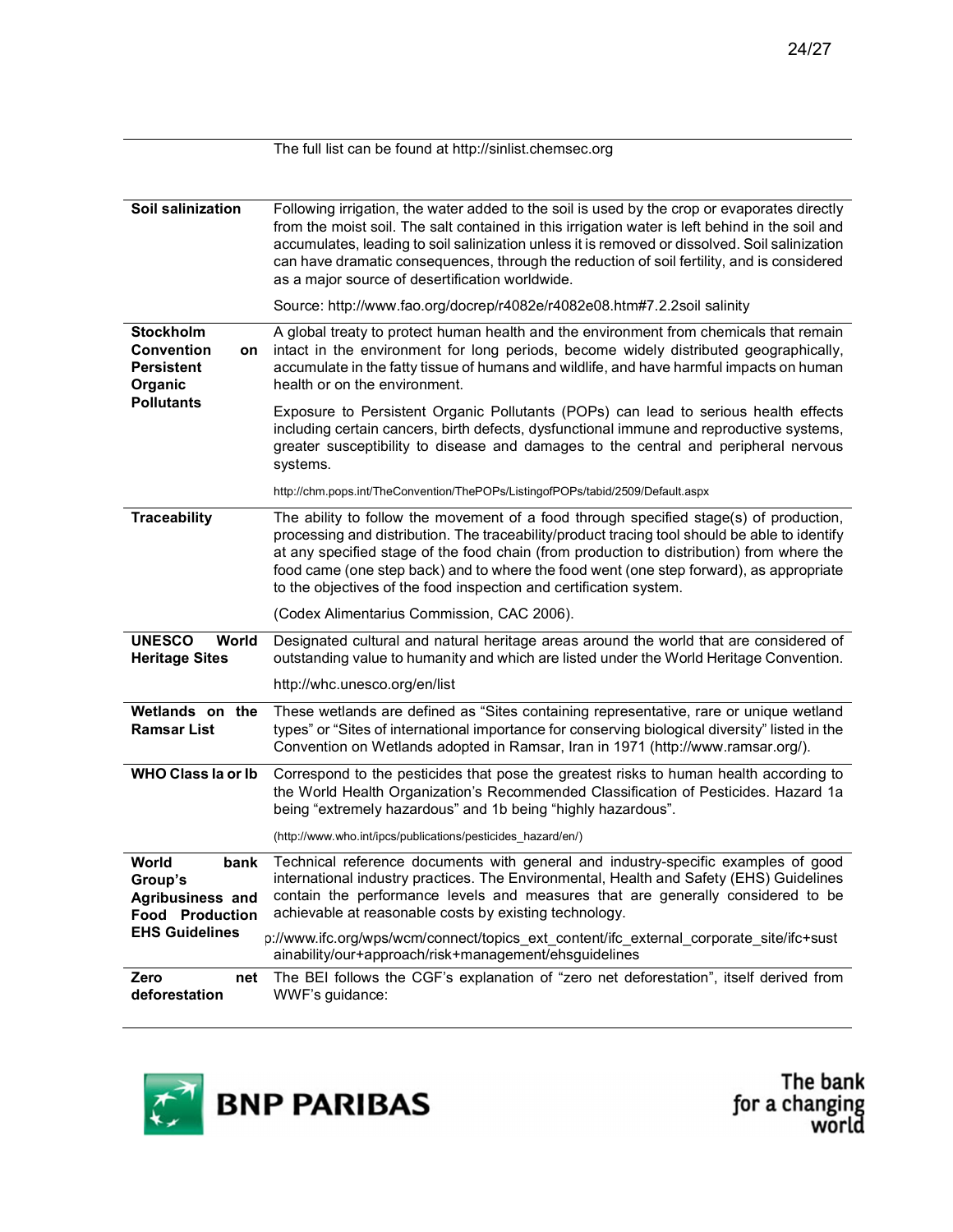-"Zero net deforestation" can be distinguished from "zero deforestation", which means no deforestation anywhere.

- "Zero net deforestation" acknowledges that some forest loss could be offset by forest restoration. "Zero net deforestation" is not synonymous with a total prohibition on forest clearing. Rather, it leaves room for change in the configuration of the land-use mosaic, provided the net quantity, quality and carbon density of forests is maintained. It recognizes that, in some circumstances, conversion of forests in one site may contribute to the sustainable development and conservation of the wider landscape (e.g. reducing livestock grazing in a protected area may require conversion of forest areas in the buffer zone to provide farmland to local communities).

- However, "zero net deforestation" is not achieved through the conversion of primary or natural forests into fast growing plantations. Such conversion would count as deforestation in assessing progress against the target.

Approaches to implementing a "zero net deforestation" policy should prioritize avoiding the conversion of forests with a High Conservation Value (HCV)<sup>1</sup> or that are considered to be High Carbon Stocks (HCS)<sup>2</sup>.

1 Please see http://www.hcvnetwork.org/ for a working definition of HCV

2 Please see http://www.greenpeace.org/international/global/international/briefings/forests/2013/HCS-Briefing-2013.pdf for a working definition of HCS

Definitions above are likely to changes over time. We will monitor international developments and continue to follow internationally recognized conventions where possible.

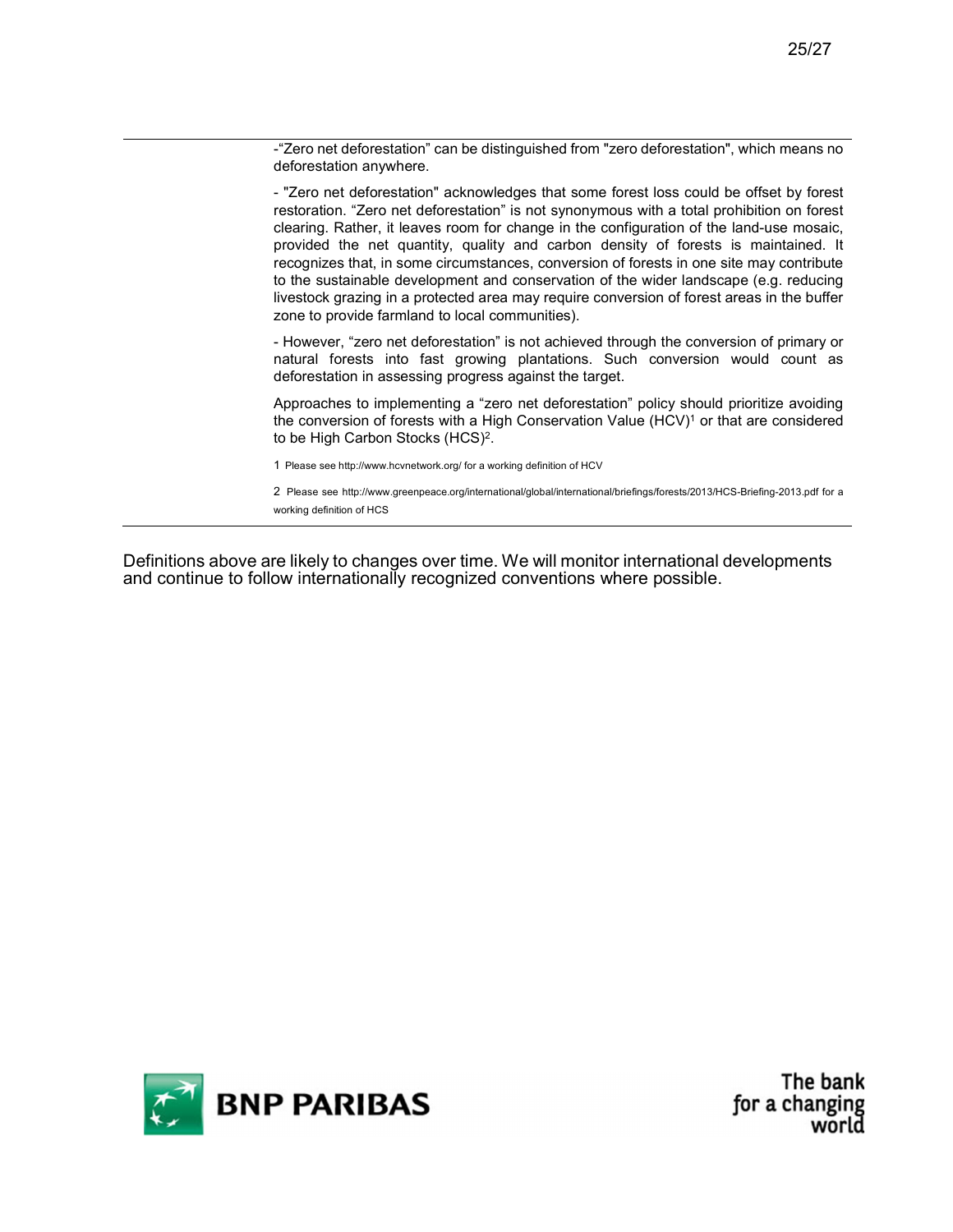## 8 Sectorial Standards and Certifications

| <b>BCI</b><br><b>Better Cotton Initiative</b>                     | A voluntary program that aims to reduce the amount of water and<br>chemicals used to grow cotton and improve social and economic<br>benefits for cotton farmers, small and large, worldwide.                  |
|-------------------------------------------------------------------|---------------------------------------------------------------------------------------------------------------------------------------------------------------------------------------------------------------|
|                                                                   | http://bettercotton.org/                                                                                                                                                                                      |
| <b>Bonsucro</b>                                                   | An initiative of the WWF, Bonsucro is a group of sugarcane retailers,                                                                                                                                         |
| Former Better Sugarcane<br>Initiative                             | investors, traders, producers and NGOs who seek to create<br>international standards that define sustainable sugarcane cultivation.                                                                           |
|                                                                   | www.bonsucro.com                                                                                                                                                                                              |
| Global G.A.P<br>Good Agricultural Practice                        | Private sector body that sets voluntary standards for the certification of<br>agricultural products around the globe. The aim is to establish a<br>standard for Good Agricultural Practice                    |
|                                                                   | www.globalgap.org/                                                                                                                                                                                            |
| <b>GRSB</b>                                                       | initiative<br>developed<br>Multi-stakeholder<br>to<br>advance<br>continuous                                                                                                                                   |
| Global Roundtable for<br>Sustainable Beef                         | improvement in sustainability of the global beef value chain through<br>leadership.<br>science<br>and multi-stakeholder engagement<br>and<br>collaboration.                                                   |
|                                                                   | http://grsbeef.org/                                                                                                                                                                                           |
| <b>RTRS</b>                                                       | Requirements to halt conversion of areas with high conservation value,                                                                                                                                        |
| Round Table on<br>Responsible Soy association                     | to promote best management practices, to ensure fair working<br>conditions, and to respect land tenure claims.                                                                                                |
|                                                                   | www.responsiblesoy.org/                                                                                                                                                                                       |
| <b>SAN</b><br>Sustainable Agriculture<br><b>Network Standards</b> | Promotion of efficient and productive agriculture, biodiversity<br>conservation and sustainable community development through 10<br>social and environmental standards.                                       |
|                                                                   | http://san.ag/                                                                                                                                                                                                |
| <b>SCPS</b><br><b>Standards Cattle Production</b>                 | Standard created by SAN. It includes 5 principles and 36 additional<br>criteria dedicated to the following topics:                                                                                            |
| Systems                                                           | 1. Integrated cattle management system                                                                                                                                                                        |
|                                                                   | 2. Sustainable range and pasture management                                                                                                                                                                   |
|                                                                   | 3. Animal welfare                                                                                                                                                                                             |
|                                                                   | 4. Reducing the carbon footprint                                                                                                                                                                              |
|                                                                   | 5. Additional environmental requirements for cattle farms                                                                                                                                                     |
|                                                                   | Additionally, the current SAN standards on water protection and waste<br>management are being adapted and strengthened for cattle farms.                                                                      |
|                                                                   | http://www.san.ag/biblioteca/docs/SAN-S-4-<br>1_Standard_for_Sustainable_Cattle_Production_Systems.pdf                                                                                                        |
| <b>UTZ Certified</b>                                              | UTZ Certified is a foundation for the worldwide implementation of a<br>standard for responsible coffee, cocoa, tea and rooibos farming and<br>sourcing. UTZ certified cooperatives, estate farms and producer |